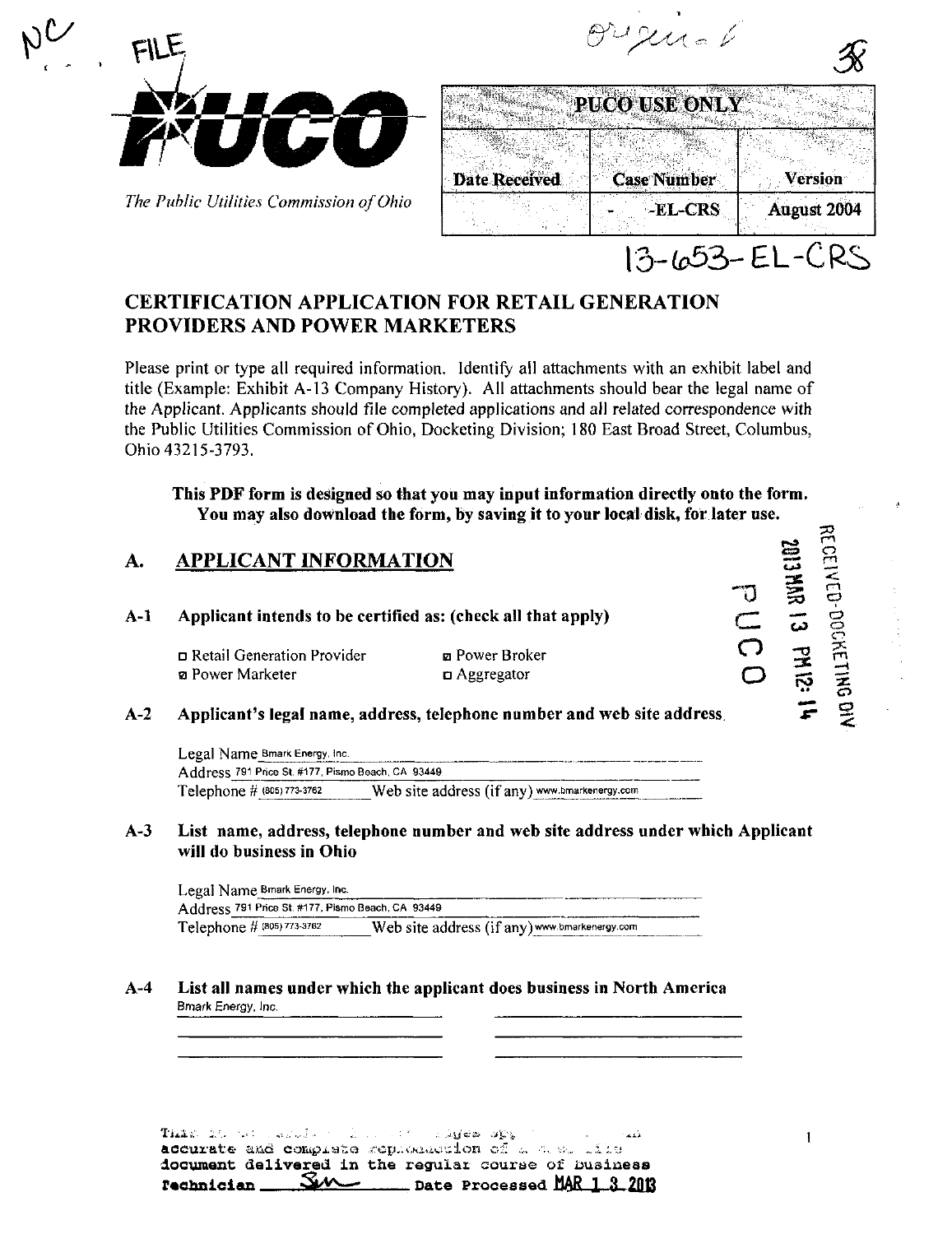# A-5 Contact person for regulatory or emergency matters

 $\rightarrow$ 

| Name Robert Kramb                                          |                                  |  |
|------------------------------------------------------------|----------------------------------|--|
| Title President                                            |                                  |  |
| Business address 791 Price St. #177, Pismo Beach, CA 93449 |                                  |  |
| Telephone # (805) 773-3762                                 | $\text{Fax} \# (805) 456 - 2088$ |  |
| E-mail address (if any) robertk@bmarkenergy.com            |                                  |  |

# A-6 Contact person for Commission Staff use in investigating customer complaints

| Name Robert Kramb                                          |                                 |
|------------------------------------------------------------|---------------------------------|
| Title President                                            |                                 |
| Business address 791 Price St. #177, Pismo Beach, CA 93449 |                                 |
| Telephone # (805) 773-3762                                 | $\text{Fax} \neq (805)456-2088$ |
| E-mail address (if any) robertk@bmarkenergy.com            |                                 |

#### A-7 Applicant's address and toll-free number for customer service and complaints

| Customer Service address 791 Price St. #177, Pismo Beach, CA 93449 |                                 |  |  |  |
|--------------------------------------------------------------------|---------------------------------|--|--|--|
| Toll-free Telephone $\#$ (888) 987-8777                            | $\text{Fay } \#$ (805) 456-2088 |  |  |  |
| E-mail address (if any) robertk@bmarkenergy.com                    |                                 |  |  |  |

## A-8 Applicant's federal employer identification number # 770579032

## A-9 Applicant's form of ownership (check one)

| ם Sole Proprietorship                      | $\Box$ Partnership                     |
|--------------------------------------------|----------------------------------------|
| $\Box$ Limited Liability Partnership (LLP) | $\Box$ Limited Liability Company (LLC) |
| <b><i>□</i></b> Corporation                | $\Box$ Other                           |

A-10 (Check all that apply) Identify each electric distribution utility certified territory in which the applicant intends to provide service, including identification of each customer class that the applicant intends to serve, for example, residential, small commercial, mercantile commercial, and industrial. (A mercantile customer, as defined in (A) (19) of Section 4928.01 of the Revised Code, is a commercial customer who consumes more than 700,000 kWh/year or is part of a national account in one or more states).

| <b>n</b> First Energy                                         |                      |                     |                     |                     |
|---------------------------------------------------------------|----------------------|---------------------|---------------------|---------------------|
| <b>El Ohio Edison</b>                                         | <b>n</b> Residential | <b>a</b> Commercial | <b>a</b> Mercantile | <b>a</b> Industrial |
| <b>za</b> Toledo Edison                                       | <b>n</b> Residential | <b>a</b> Commercial | <b>a</b> Mercantile | <b>a</b> Industrial |
| <b>z</b> Cleveland Electric Illuminating <b>D</b> Residential |                      | <b>a</b> Commercial | <b>a</b> Mercantile | <b>a</b> Industrial |
| <b>a Cincinnati Gas &amp; Electric</b>                        | <b>n</b> Residential | <b>E</b> Commercial | <b>a</b> Mercantile | <b>n</b> Industrial |
| <b>a Monongahela Power</b>                                    | Residential          | <b>a</b> Commercial | <b>E</b> Mercantile | a Industrial        |
| <b>a American Electric Power</b>                              |                      |                     |                     |                     |
| <b>20 Ohio Power</b>                                          | <b>n</b> Residential | <b>a</b> Commercial | <b>a</b> Mercantile | a Industrial        |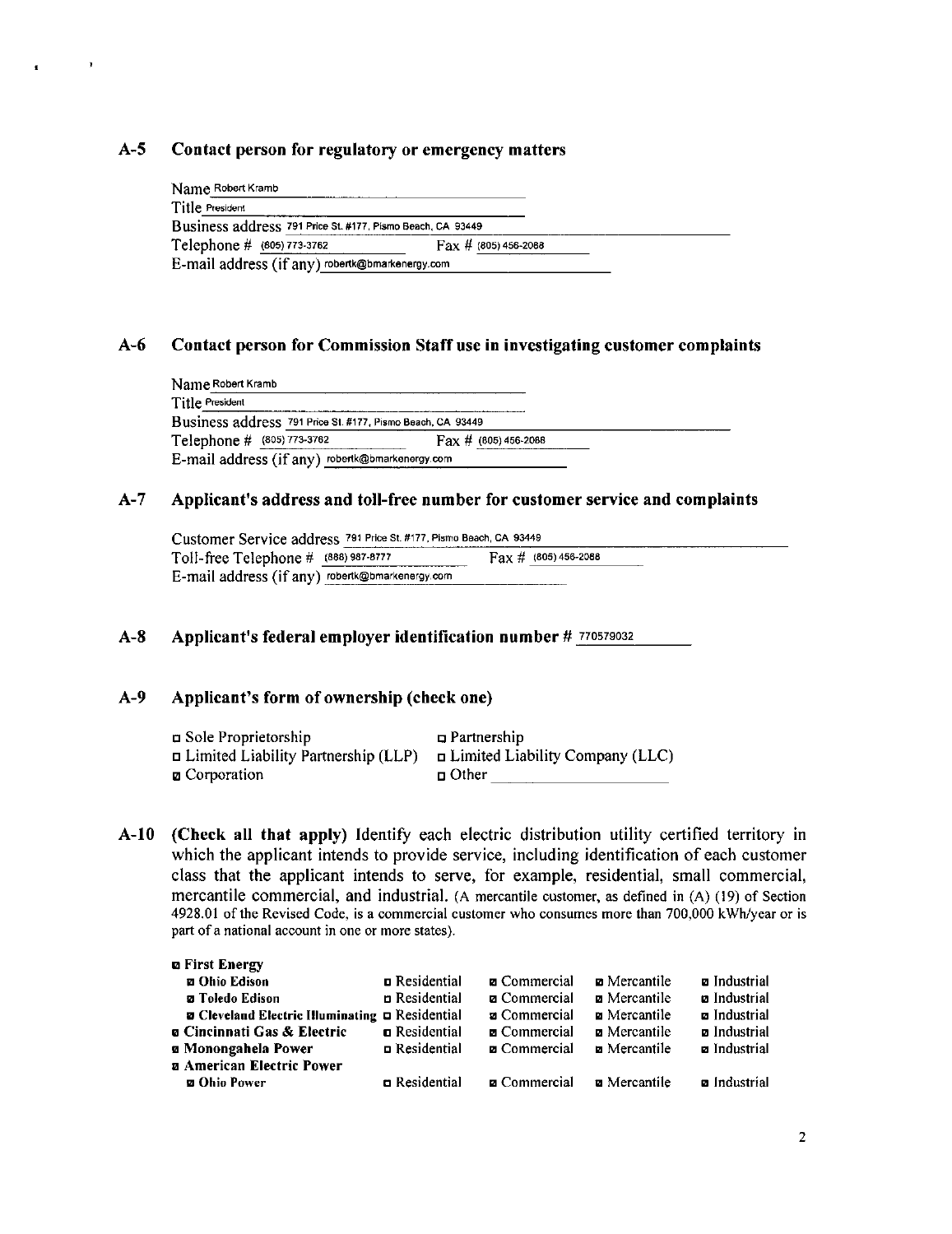| <b>En Columbus Southern Power</b> | n Residential | <b>u</b> Commercial | <b>p</b> Mercantile | <b>a</b> Industrial |
|-----------------------------------|---------------|---------------------|---------------------|---------------------|
| <b>B</b> Dayton Power and Light   | n Residential | <b>n</b> Commercial | <b>⊠</b> Mercantile | <b>a</b> Industrial |

A-11 Provide the approximate start date that the applicant proposes to begin delivering services

April 1,2013

 $\bullet$ 

 $\epsilon$ 

PROVIDE THE FOLLOWING AS SEPARATE ATTACHMENTS AND LABEL AS INDICATED:

- A-12 Exhibit A-12 "Principal Officers, Directors & Partners" provide the names, titles, addresses and telephone numbers of the applicant's principal officers, directors, partners, or other similar officials.
- A-13 Exhibit A-13 "Corporate Structure," provide a description of the applicant's corporate structure, including a graphical depiction of such structure, and a list of all affiliate and subsidiary companies that supply retail or wholesale electricity or natural gas to customers in North America.
- A-14 Exhibit A-14 "Company History," provide a concise description of the applicant's company history and principal business interests.
- A-15 Exhibit A-15 "Articles of Incorporation and Bylaws," if applicable provide the articles of incorporation filed with the state or jurisdiction in which the applicant is incorporated and any amendments thereto.
- A-16 Exhibit A-16 "Secretary of State," provide evidence that the applicant has registered with the Ohio Secretary of the State.

# B. APPLICANT MANAGERIAL CAPABILITY AND EXPERIENCE

#### PROVIDE THE FOLLOWING AS SEPARATE ATTACHMENTS AND LABEL AS INDICATED:

- B-1 Exhibit B-1 "Jurisdictions of Operation," provide a list of all jurisdictions in which the applicant or any affiliated interest of the applicant is, at the date of filing the application, certified, licensed, registered, or otherwise authorized to provide retail or wholesale electric services.
- B-2 Exhibit B-2 "Experience & Plans," provide a description of the applicant's experience and plan for contracting with customers, providing contracted services, providing billing statements, and responding to customer inquiries and complaints in accordance with Commission rules adopted pursuant to Section 4928.10 of the Revised Code.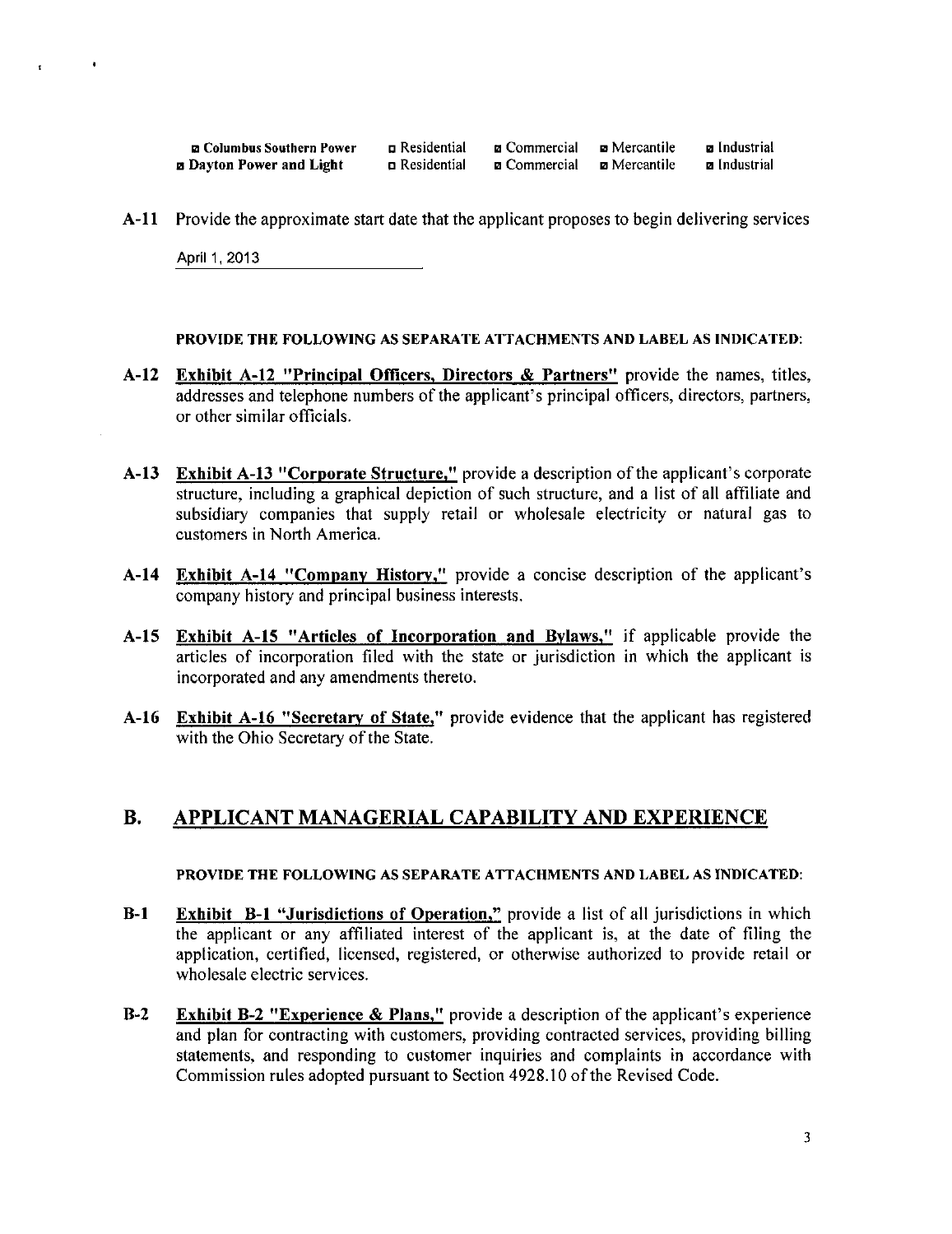- B-3 Exhibit B-3 "Summary of Experience," provide a concise summary of the applicant's experience in providing the service(s) it is seeking to be certified to provide (e.g. number and types of customers served, utility service areas, amount of load, etc.).
- B-4 Exhibit B-4 "Environmental Disclosure," provide a detailed description of how the applicant intends to determine its (a) generation resource mix, and (b) environmental characteristics, including air emissions and radioactive waste. This information shall include sufficient discussion so as to detail both the annual projection methodology and the proposed approach to compiling the quarterly actual environmental disclosure data. Additional details on this requirement may be obtained by referring to 4901:1-21-09.
- B-5 Exhibit B-5 "Disclosure of Liabilities and Investigations," provide a description of all existing, pending or past rulings, judgments, contingent liabilities, revocation of authority, regulatory investigations, or any other matter that could adversely impact the applicant's financial or operational status or ability to provide the services it is seeking to be certified to provide.
- B-6 Disclose whether the applicant, a predecessor ofthe applicant, or any principal officer of the applicant have ever been convicted or held liable for fraud or for violation of any consumer protection or antitrust laws within the past five years.
	- n No Yes

 $\ddot{\phantom{1}}$ 

If yes, provide a separate attachment labeled as **Exhibit B-6 "Disclosure of Consumer** Protection Violations" detailing such violation(s) and providing all relevant documents.

B-7 Disclose whether the applicant or a predecessor of the applicant has had any certification, license, or application to provide retail or wholesale electric service denied, curtailed, suspended, revoked, or cancelled within the past two years, n No izi Yes

If yes, provide a separate attachment labeled as Exhibit B-7 "Disclosure of Certification Denial, Curtailment, Suspension, or Revocation" detailing such action(s) and providing all relevant documents.

#### $C_{\bullet}$ APPLICANT FINANCIAL CAPABILITY AND EXPERIENCE

# PROVIDE THE FOLLOWING AS SEPARATE ATTACHMENTS AND LABEL AS INDICATED:

C-1 Exhibit C-1 "Annual Reports," provide the two most recent Annual Reports to Shareholders. If applicant does not have annual reports, the applicant should provide similar information in Exhibit C-l or indicate that Exhibit C-l is not applicable and why.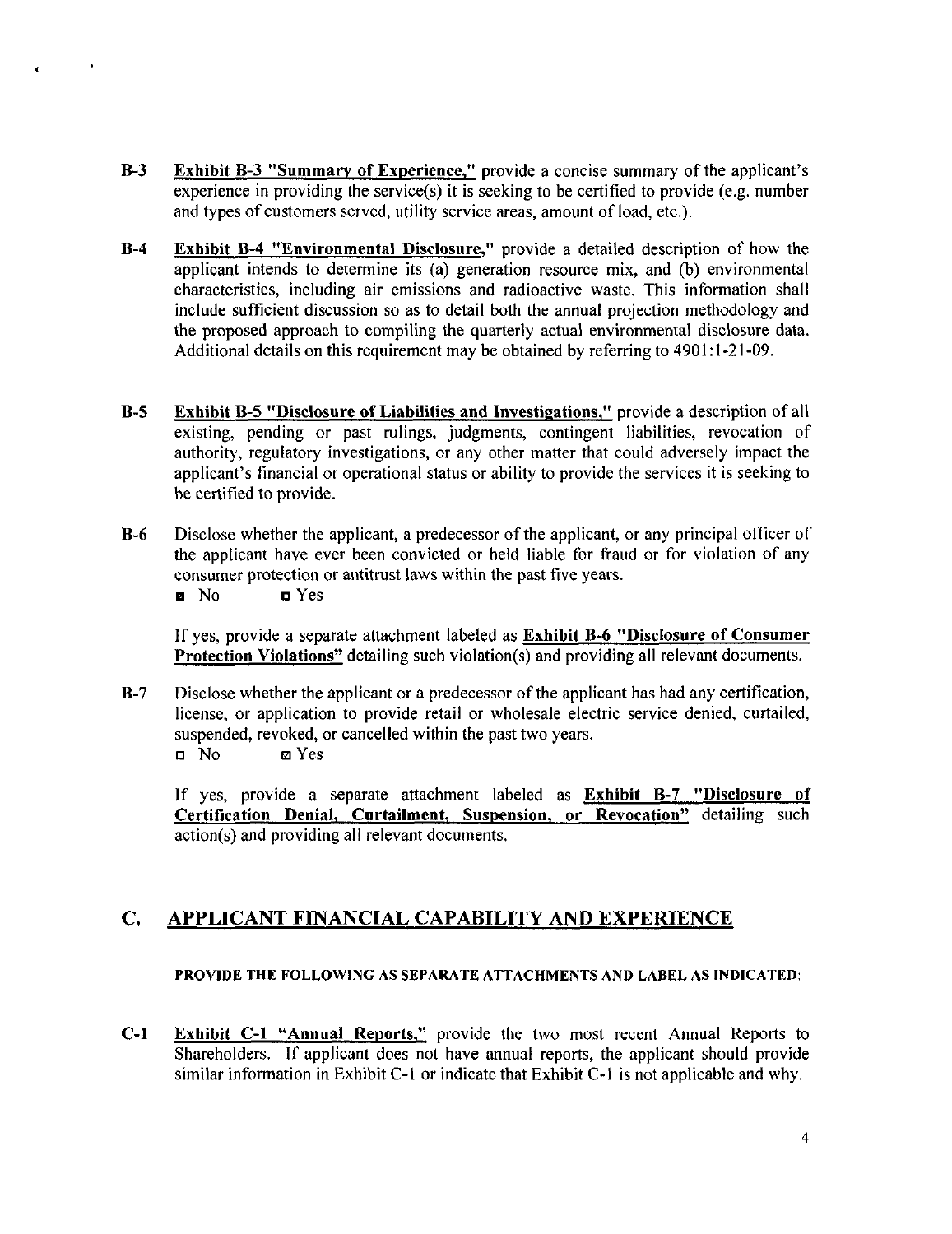- c-2 Exhibit C-2 "SEC Filings," provide the most recent 10-K/8-K Filings with the SEC. If applicant does not have such filings, it may submit those of its parent company. If the applicant does not have such filings, then the applicant may indicate in Exhibit C-2 that the applicant is not required to file with the SEC and why.
- C-3 Exhibit C-3 "Financial Statements," provide copies of the applicant's two most recent years of audited financial statements (balance sheet, income statement, and cash flow statement). If audited financial statements are not available, provide officer certified financial statements. If the applicant has not been in business long enough to satisfy this requirement, it shall file audited or officer certified financial statements covering the life of the business.
- C-4 Exhibit C-4 "Financial Arrangements," provide copies of the applicant's financial arrangements to conduct CRES as a business activity (e.g., guarantees, bank commitments, contractual arrangements, credit agreements, etc.,).
- C-5 Exhibit C-5 "Forecasted Financial Statements," provide two years of forecasted financial statements (balance sheet, income statement, and cash flow statement) for the applicant's CRES operation, along with a list of assumptions, and the name, address, email address, and telephone number of the preparer.
- C-6 Exhibit C-6 "Credit Rating," provide a statement disclosing the applicant's credit rating as reported by two of the following organizations: Duff & Phelps, Dun and Bradstreet Information Services, Fitch IBCA, Moody's Investors Service, Standard & Poors, or a similar organization. In instances where an applicant does not have its own credit ratings, it may substitute the credit ratings of a parent or affiliate organization, provided the applicant submits a statement signed by a principal officer of the applicant's parent or affiliate organization that guarantees the obligations of the applicant.
- C-7 Exhibit C-7 "Credit Report," provide a copy of the applicant's credit report from Experion, Dun and Bradstreet or a similar organization.
- C-8 Exhibit C-8 "Bankruptcy Information," provide a list and description of any reorganizations, protection from creditors or any other form of bankruptcy filings made by the applicant, a parent or affiliate organization that guarantees the obligations of the applicant or any officer of the applicant in the current year or within the two most recent years preceding the application.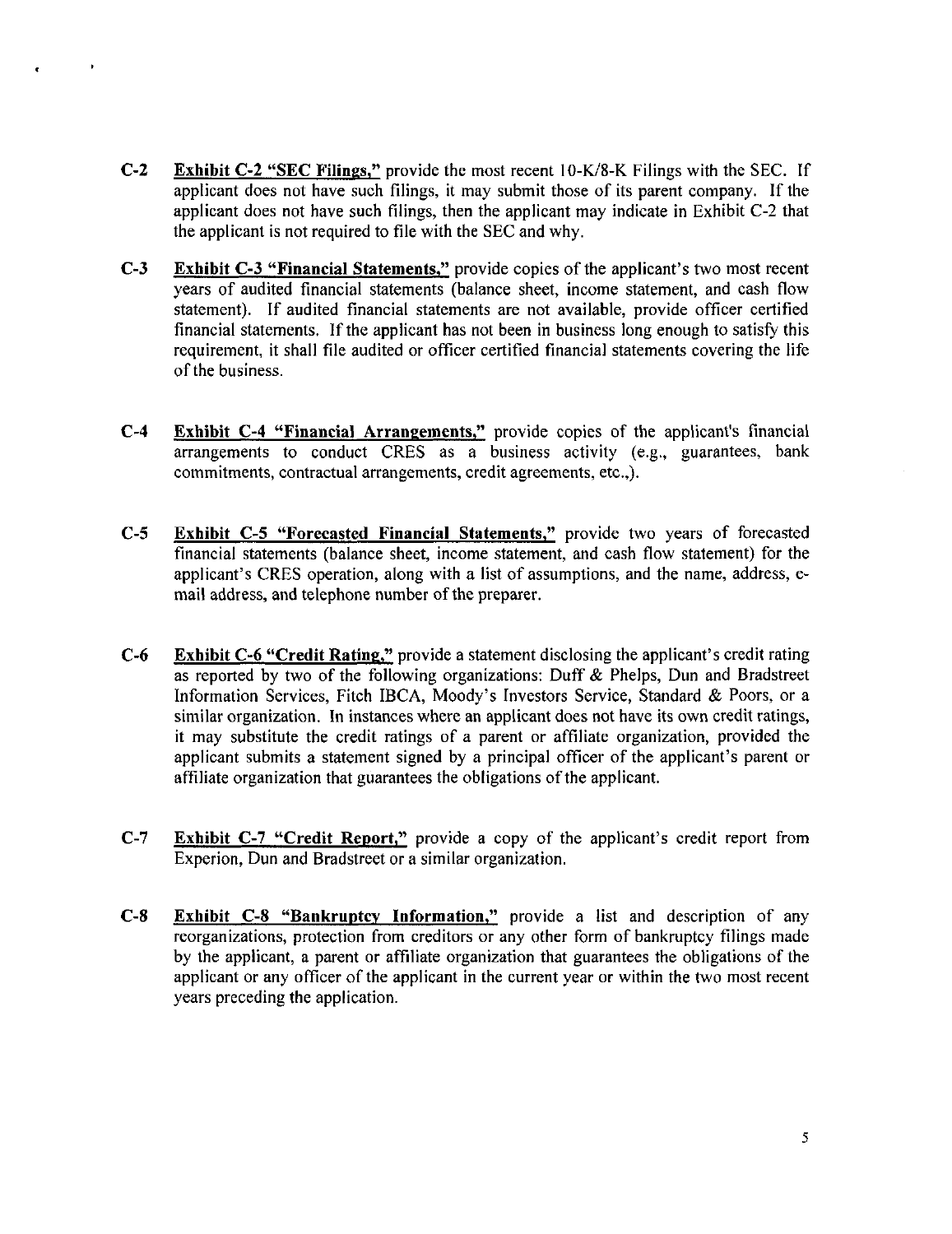C-9 Exhibit C-9 "Merger Information," provide a statement describing any dissolution or merger or acquisition of the applicant within the five most recent years preceding the application.

# D. APPLICANT TECHNICAL CAPABILITY

PROVIDE THE FOLLOWING AS SEPARATE ATTACHMENTS AND LABEL AS INDICATED;

- D-1 Exhibit D-1 "Operations" provide a written description of the operational nature of the applicant's business. Please include whether the applicant's operations will include the generation of power for retail sales, the scheduling of retail power for transmission and delivery, the provision of retail ancillary services as well as other services used to arrange for the purchase and delivery of electricity to retail customers.
- D-2 Exhibit D-2 "Operations Expertise," given the operational nature of the applicant's business, provide evidence of the applicant's experience and technical expertise in performing such operations.
- D-3 Exhibit D-3 "Key Technical Personnel," provide the names, titles, e-mail addresses, telephone numbers, and the background of key personnel involved in the operational aspects of the applicant's business.
- D-4 Exhibit D-4 "FERC Power Marketer License Number," provide a statement disclosing the applicant's FERC Power Marketer License number. (Power Marketers only)

Signature of Applicant and

Sworn and subscribed before me this  $\frac{1}{4}$  day of  $M$  *CAC* $\tau$ , 30  $\sim$  Year 1 Print Name and Title PATRICIA L. ROCHE |  $M = \frac{1}{2}$  COMM.  $\epsilon$ 1857567  $\frac{1}{2}$ Month Signature of official administering oath Yublic.

My commission expires on  $\sqrt{\mathsf{U}\mathsf{U}}\sqrt{2,}\partial$ O  $\beta$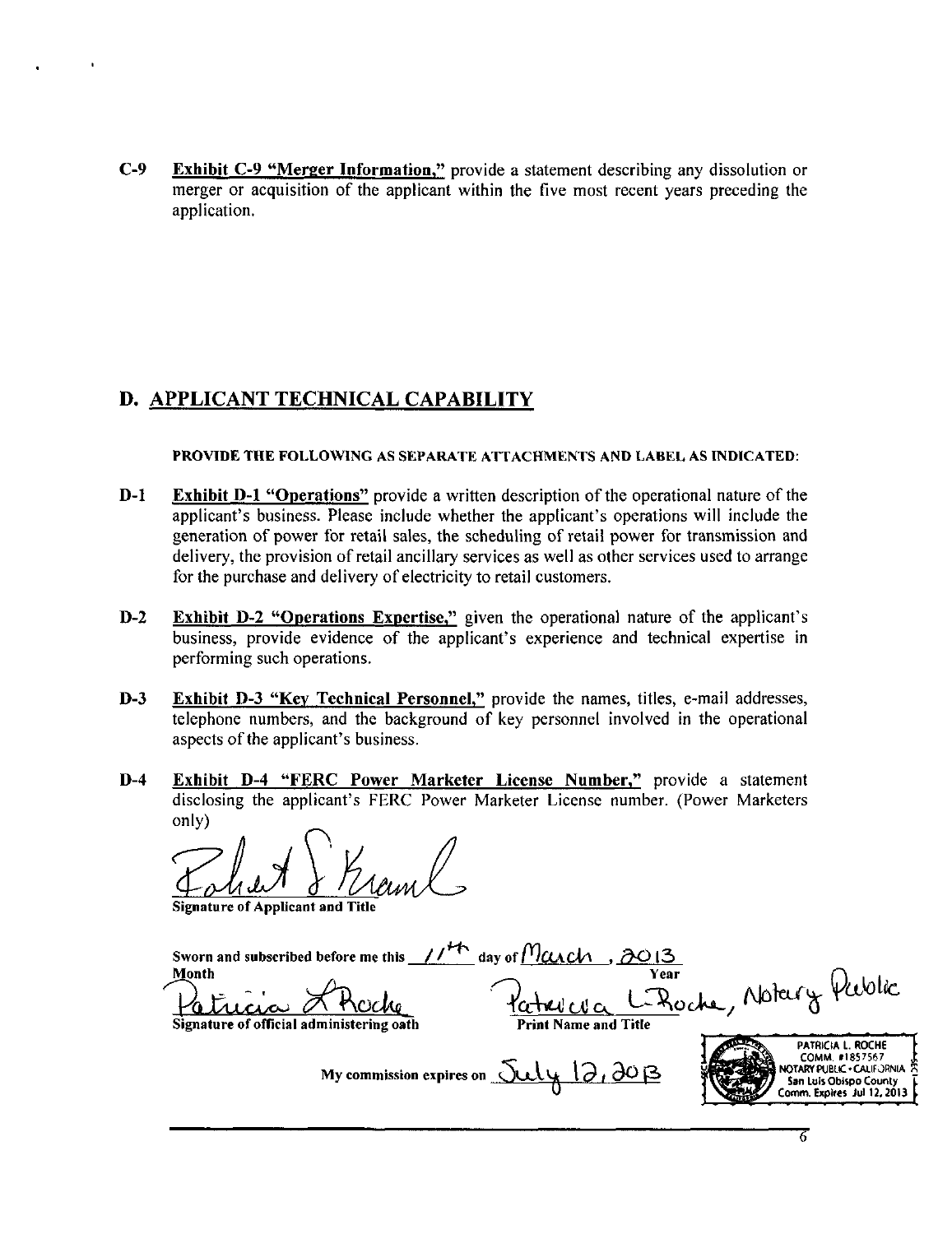# AFFIDAVIT

State of California

Pismo Beach SS. (Town)

County of San Luis Obispo

Robert S. Kramb Affiant, being duly sworn/affirmed according to law, deposes and says that:

He/She is the President (Office of Affiant) of  $Bmark$  Energy, Inc. (Name of Applicant);

That he/she is authorized to and does make this affidavit for said Applicant,

- 1. The Applicant herein, attests under penalty of false statement that all statements made in the application for certification are true and complete and that it will amend its application while the application is pending if any substantial changes occur regarding the information provided in the application.
- 2. The Applicant herein, attests it will timely file an annual report with the Public Utilities Commission of Ohio of its intrastate gross receipts, gross earnings, and sales of kilowatt-hours of electricity pursuant to Division (A) of Section 4905,10, Division (A) of Section 4911.18, and Division (F) of Section 4928.06 of the Revised Code.
- 3. The Applicant herein, attests that it will timely pay any assessments made pursuant to Sections 4905.10, 4911.18, or Division F of Section 4928.06 of the Revised Code.
- 4. The Applicant herein, attests that it will comply with all Public Utilities Commission of Ohio rules or orders as adopted pursuant to Chapter 4928 of the Revised Code.
- 5. The Applicant herein, attests that it will cooperate fully with the Public Utilities Commission of Ohio, and its Staff on any utility matter including the investigation of any consumer complaint regarding any service offered or provided by the Applicant.
- 6. The Applicant herein, attests that it will fully comply with Section 4928.09 of the Revised Code regarding consent to the jurisdiction of Ohio Courts and the service of process.
- 7. The Applicant herein, attests that it will comply with all state and/or federal rules and regulations concerning consumer protection, the environment, and advertising/promotions.
- 8. The Applicant herein, attests that it will use its best efforts to verify that any entity with whom it has a contractual relationship to purchase power is in compliance with all applicable licensing requirements ofthe Federal Energy Regulatory Commission and the Public Utilities Commission of Ohio.
- 9. The Applicant herein, attests that it will cooperate fully with the Public Utilities Commission of Ohio, the electric distribution companies, the regional transmission entities, and other electric suppliers in the event of an emergency condition that may jeopardize the safety and reliability of the electric service in accordance with the emergency plans and other procedures as may be determined appropriate by the Commission.
- 10. If applicable to the service(s) the Applicant will provide, the Applicant herein, attests that it will adhere to the reliability standards of (1) the North American Electric Reliability Council (NERC), (2) the appropriate regional reliability council(s), and (3) the Public Utilities Commission of Ohio. (Only applicable if pertains to the services the Applicant is offering)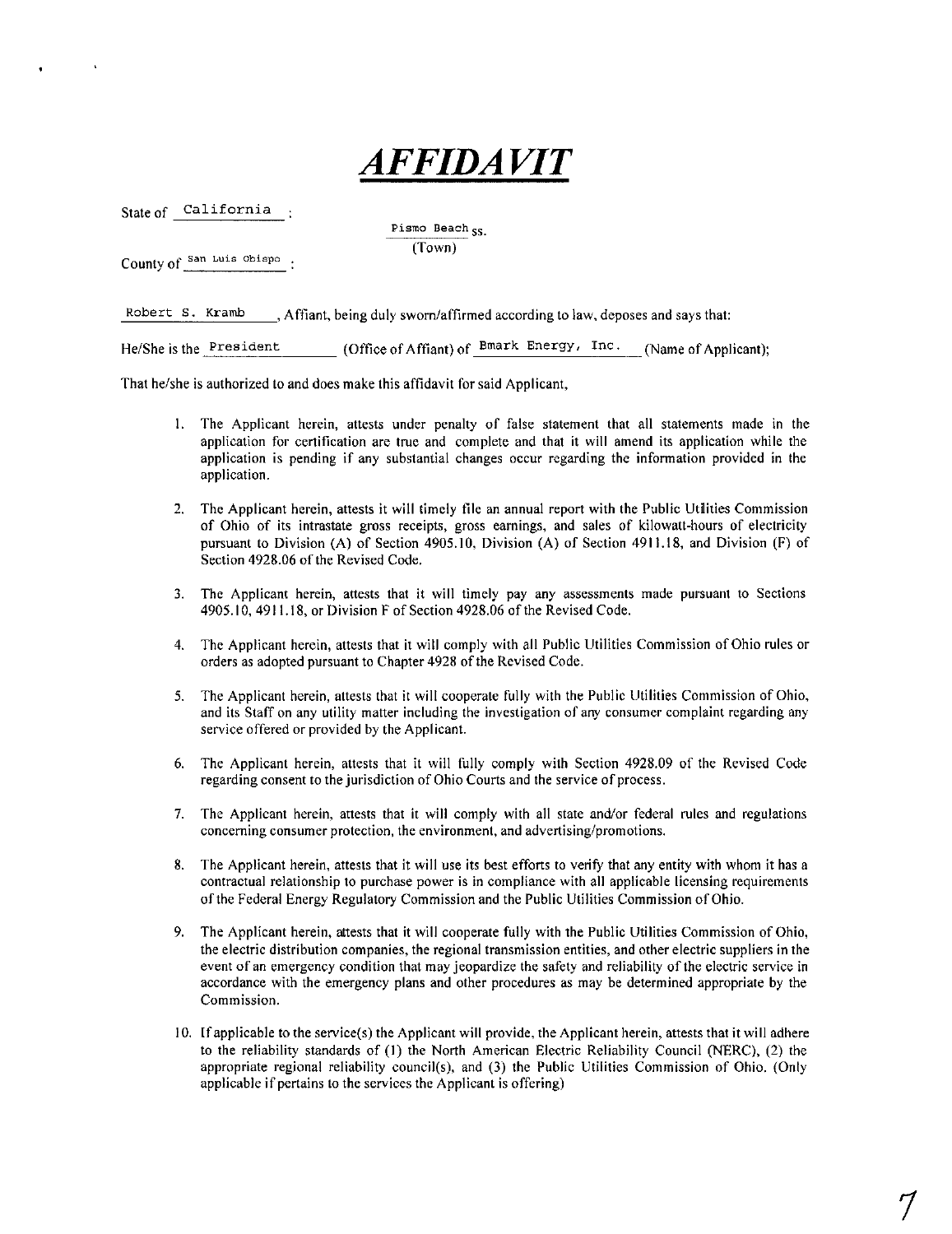11. The Applicant herein, attests that it will inform the Commission of any material change to the information supplied in the application within 30 days of such material change, including any change in contact person for regulatory purposes or contact person for Saff use in investigating customer complaints.

That the facts above set forth are true and correct to the best of his/her knowledge, information, and belief and that he/she.expects said Applycant to be able to prove the same at any hearing hereof.

2XAi4A.JC^'^''  $\frac{1-\alpha\lambda\lambda}{\text{Signature of Affiant & Title}}$ Sworn and subscribed before me this  $\frac{11}{10}$  day of  $\frac{11}{201}$ ,  $\frac{3013}{101}$ Month Year Fatricie Herche du Patricie de Modeur Public led PATRICIA L. ROCHE<br>COMM. #1857567 My commission expires on  $J\cup N$  19, 90 13 Journal of Notary PUBLIC' COMM. #1857567  $\overline{7}$  San Luis Obispo County

 $\frac{2013}{s}$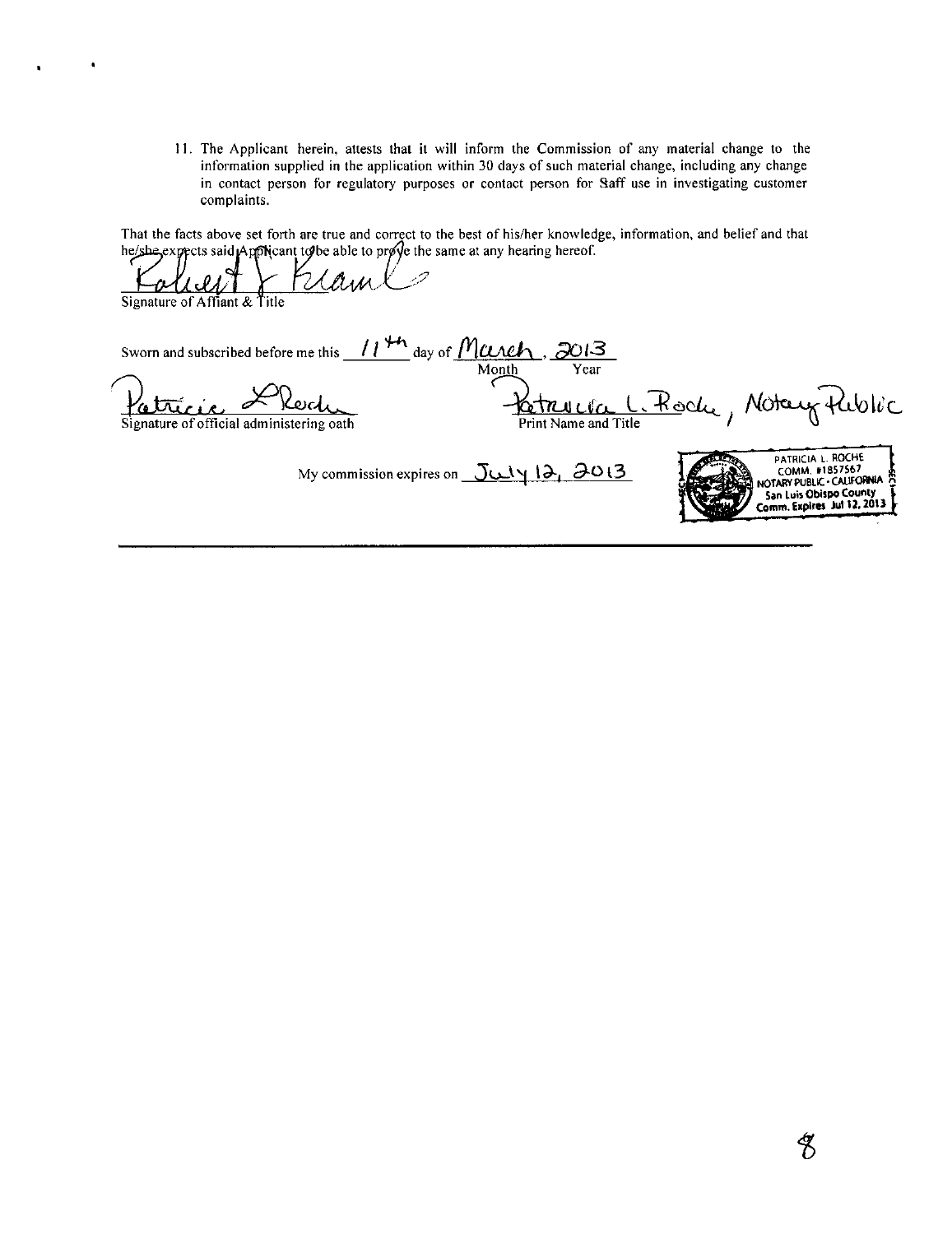$\mathcal{L}_{\text{max}}$  and  $\mathcal{L}_{\text{max}}$ 

 $\mathbf{r}$ 

Exhibit A-12 "Principal Officers, Directors & Partners"

Robert S. Kramb - President and Treasurer 791 Price St. #177, Pismo Beach, CA 93449 805-773-3762

 $\sim 10$ 

Meridee A. Kramb - Vice President and Secretary 791 Price St. #177, Pismo Beach, CA 93449 805-773-3762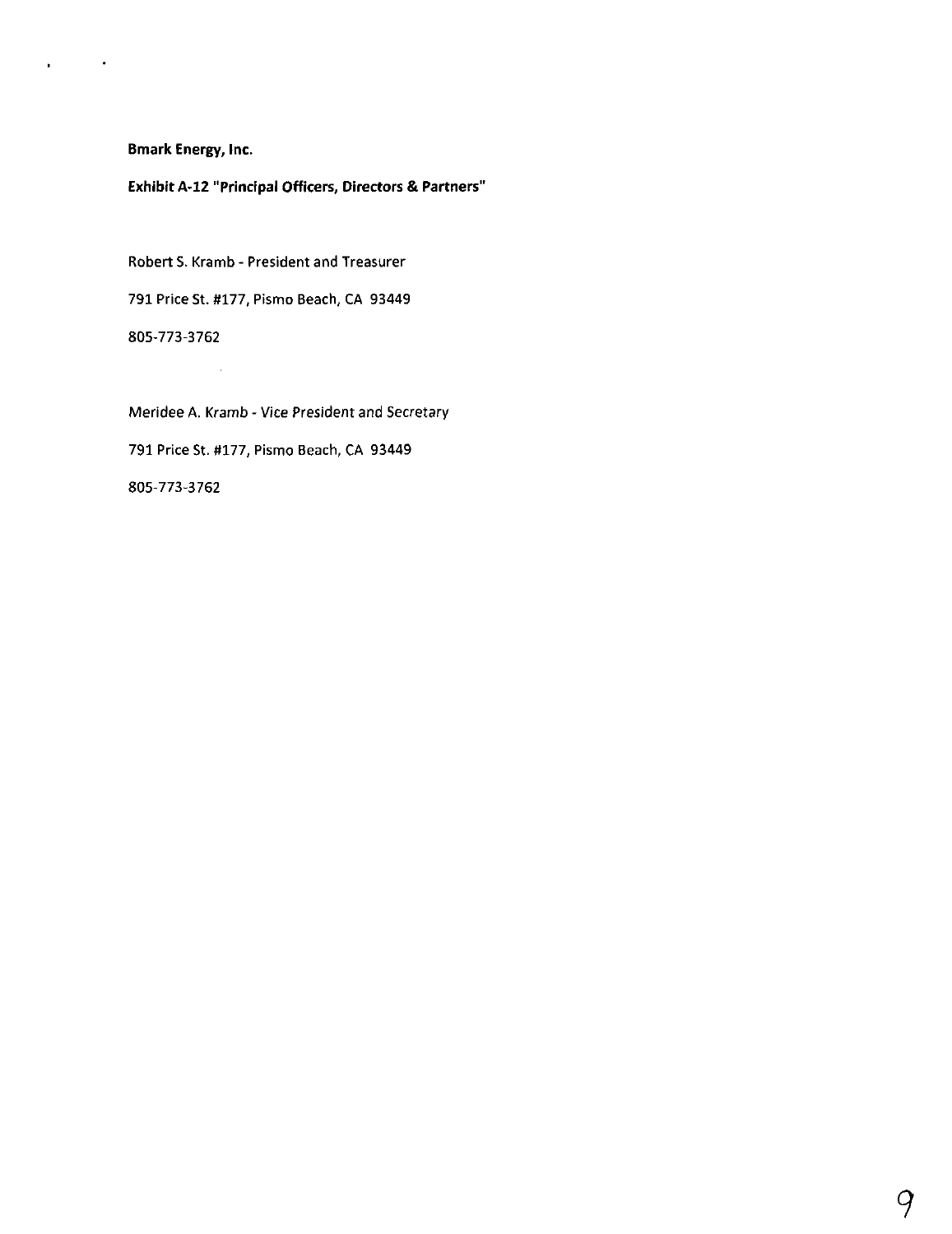$\bullet$ 

 $\bullet$ 

Exhibit A-13 "Corporate Structure"

Bmark Energy, Inc. a California Corporation

Robert S. Kramb - President and Treasurer 791 Price St. #177, Pismo Beach, CA 93449 805-773-3762

Meridee A. Kramb - Vice President and Secretary 791 Price St. #177, Pismo Beach, CA 93449 805-773-3762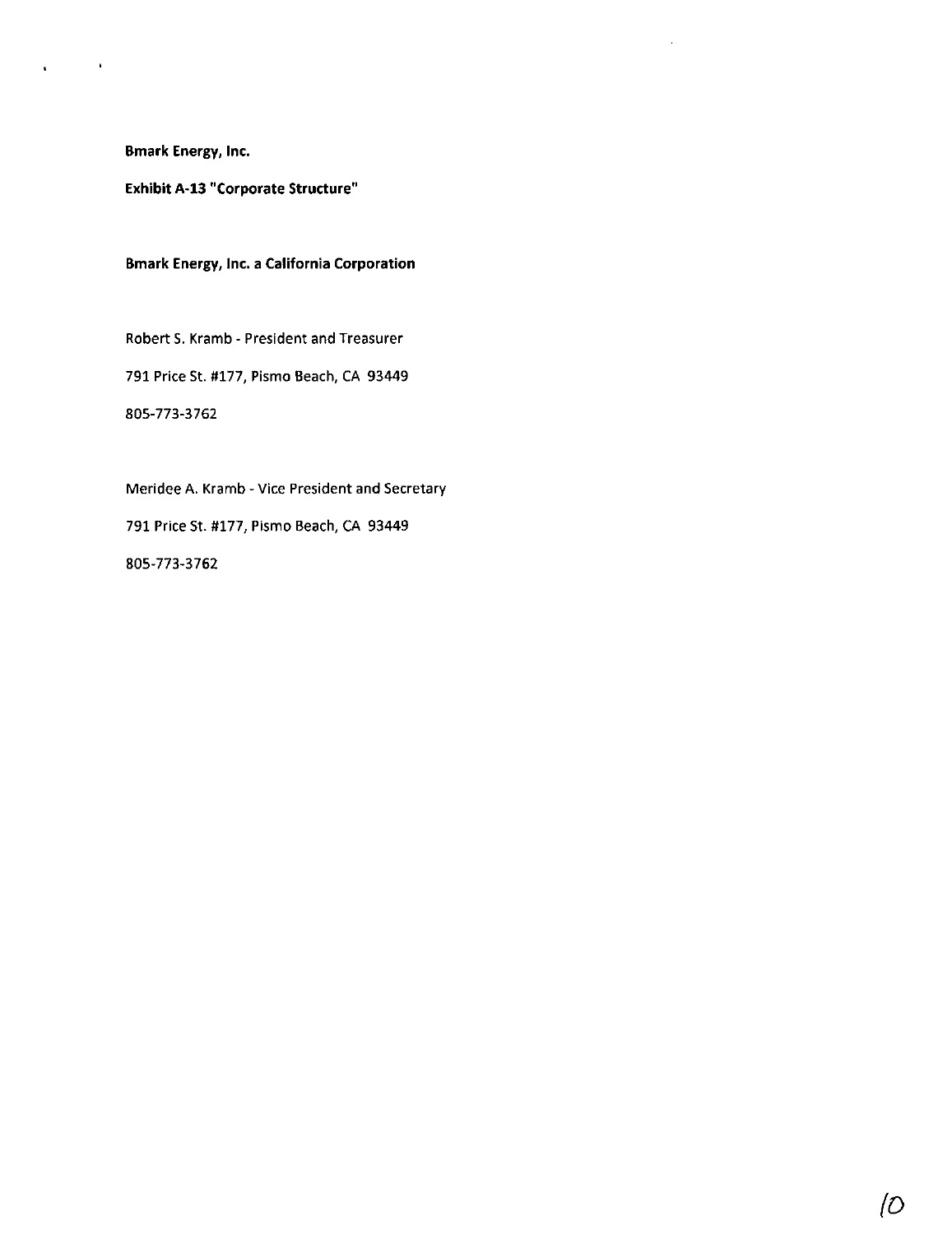$\sim 10^{11}$  km  $^{-1}$ 

 $\bullet$ 

# Exhibit A-14 "Company History"

Bmark Energy, Inc. is an energy consulting company founded in 1993, and incorporated in June of 2001 in the county of San Luis Obispo, in the state of California.

We are currently licensed to consult and serve companies in California, Texas, Illinois, Pennsylvania and Maryland.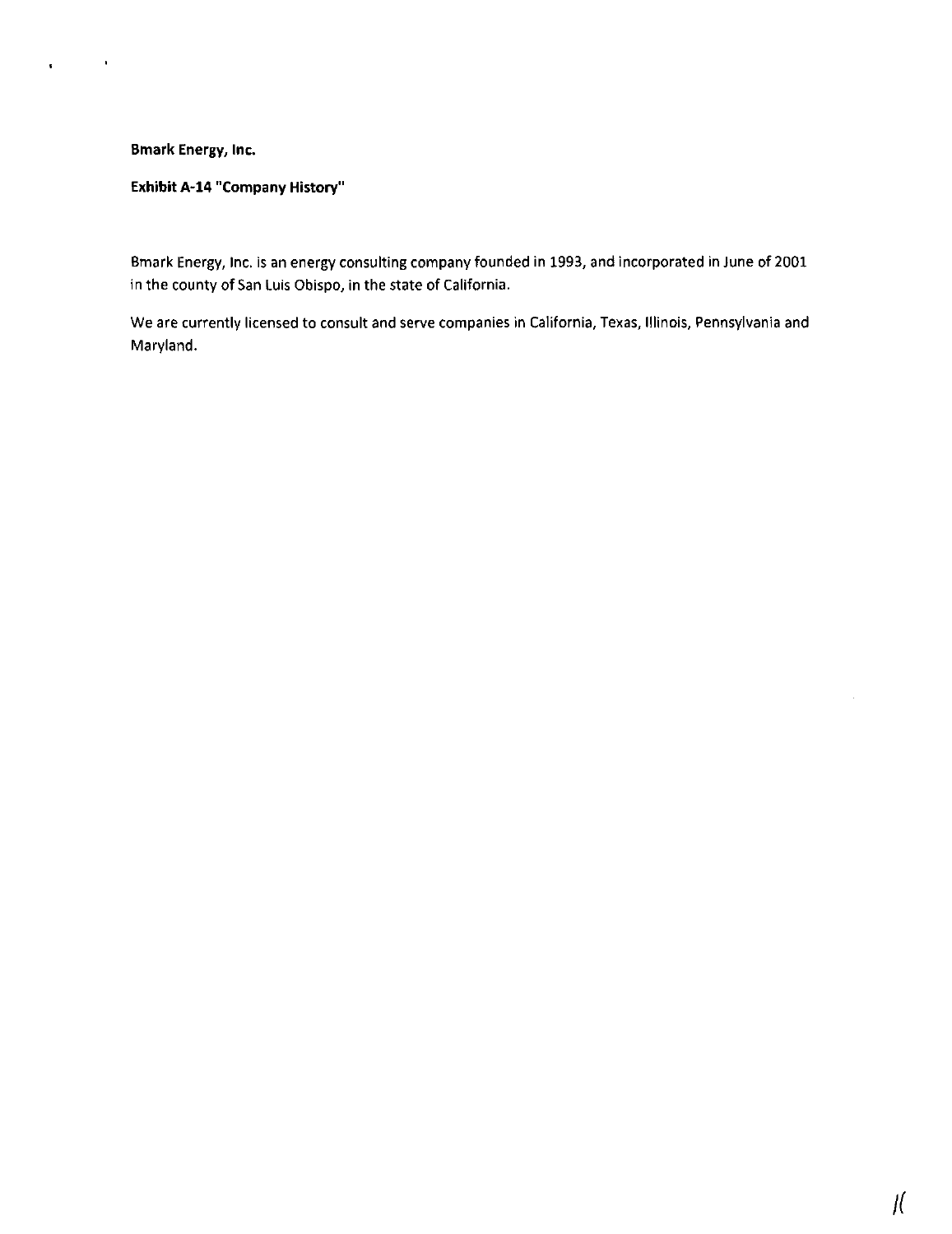23li9355

Bmark Energy, Inc. A-15 Articles of Incorporation



OSP 01 65358

 $\prime$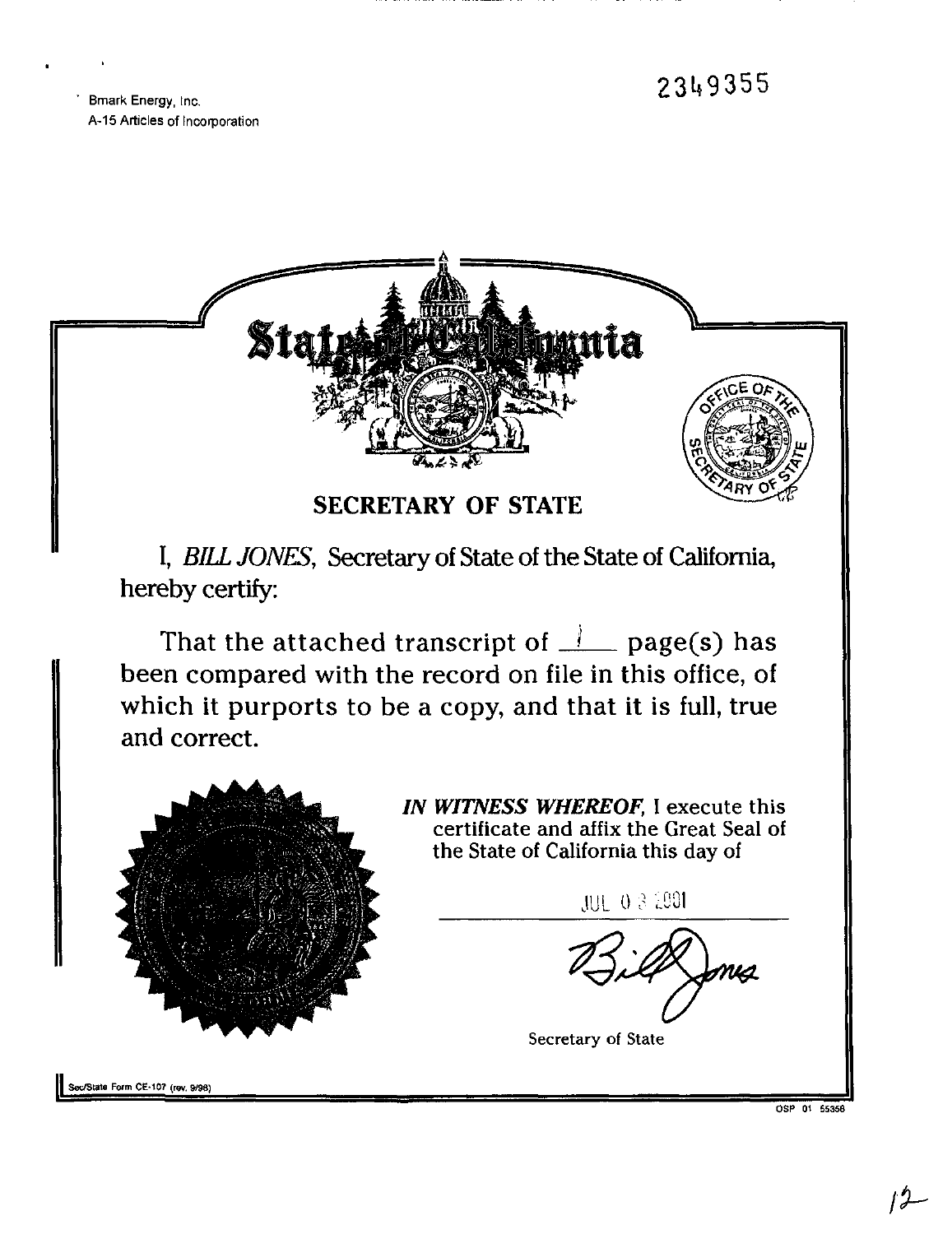Bmark Energy, Inc. A-15 Articles of Incorporation

# ARTICLES OF INCORPORATION OF BMARK ENERGY, INC.

ENDORSED - FILED in the office of the Secretary ot State ot the State o( CaWomia

2349355

I.

JUN 2 8 2001

The name of the corporation is Bmark Energy, Inc.

n.

The purpose of the corporation is to engage in any lawful act or activity for which a corporation may be organized under the General Corporation Law of California other than the banking business, the trust company business or the practice of a profession permitted to be incorporated by the California Corporations Code.

m.

The name and address in this state of the corporation's initial agent for service of process is: Mary Elizabeth Collins, Esq., Ellis & Collins, 1150 Osos Street, Suite 203, San Luis Obispo, California 93401.

IV.

The corporation is authorized to issue 1,000 shares of common stock of one class.

V.

The liability of the directors of the corporation for monetary damages shall be eliminated to the fullest extent permissible under California law. The corporation is authorized to indemnify the directors, officers and other agents of the corporation to the fullest extent permissible under California law.

IN WITNESS WHEREOF, the undersigned has executed these Articles of Incorporation this 27<sup>th</sup> day of June, 2001.

Mary Elizabeth Collins

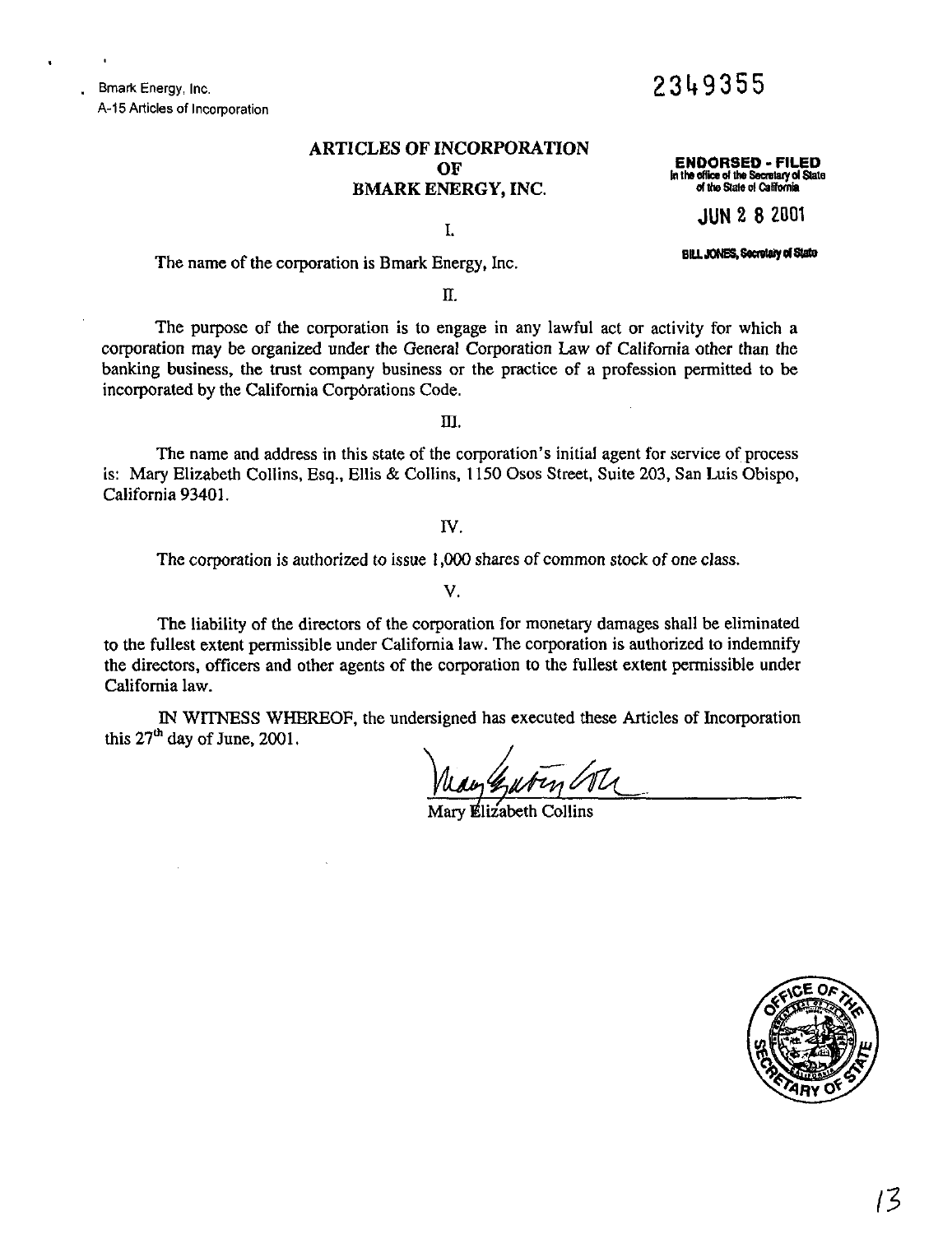Exhibit A16 Secretary of



DATE: DOCUMENT ID DESCRIPTION FILING EXPED PENALTY CERT COPY 11/03/2010 201030601298 FOREIGN LICENSE/FOR-PROFIT (FLF) 125.00 .00 .00 .00 .00

Receipt

This is not a bill. Please do not remit payment.

BMARK ENERGY, INC. 791 PRICE ST #177 PISMO BEACH, CA 93449

# STATE OF OHIO **CERTIFICATE**

# Ohio Secretary of State, Jennifer Brunner

1973964

It is hereby certified that the Secretary of State of Ohio has custody ofthe business records for

# BMARK ENERGY, INC.

and, that said business records show the filing and recording of:

# FOREIGN LICENSE/FOR-PROFIT 201030601298

# Document(s) Document No(s):

Authorization to transact business in Ohio is hereby given, until suirender, expiration or cancellation of this license.



United States of America' State of Ohio Office of the Secretary of State Witness my hand and the seal of the Secretary of State at Columbus, Ohio this 1st day of November, A.D.2010.

 $\ell$ 

Ohio Secretary of State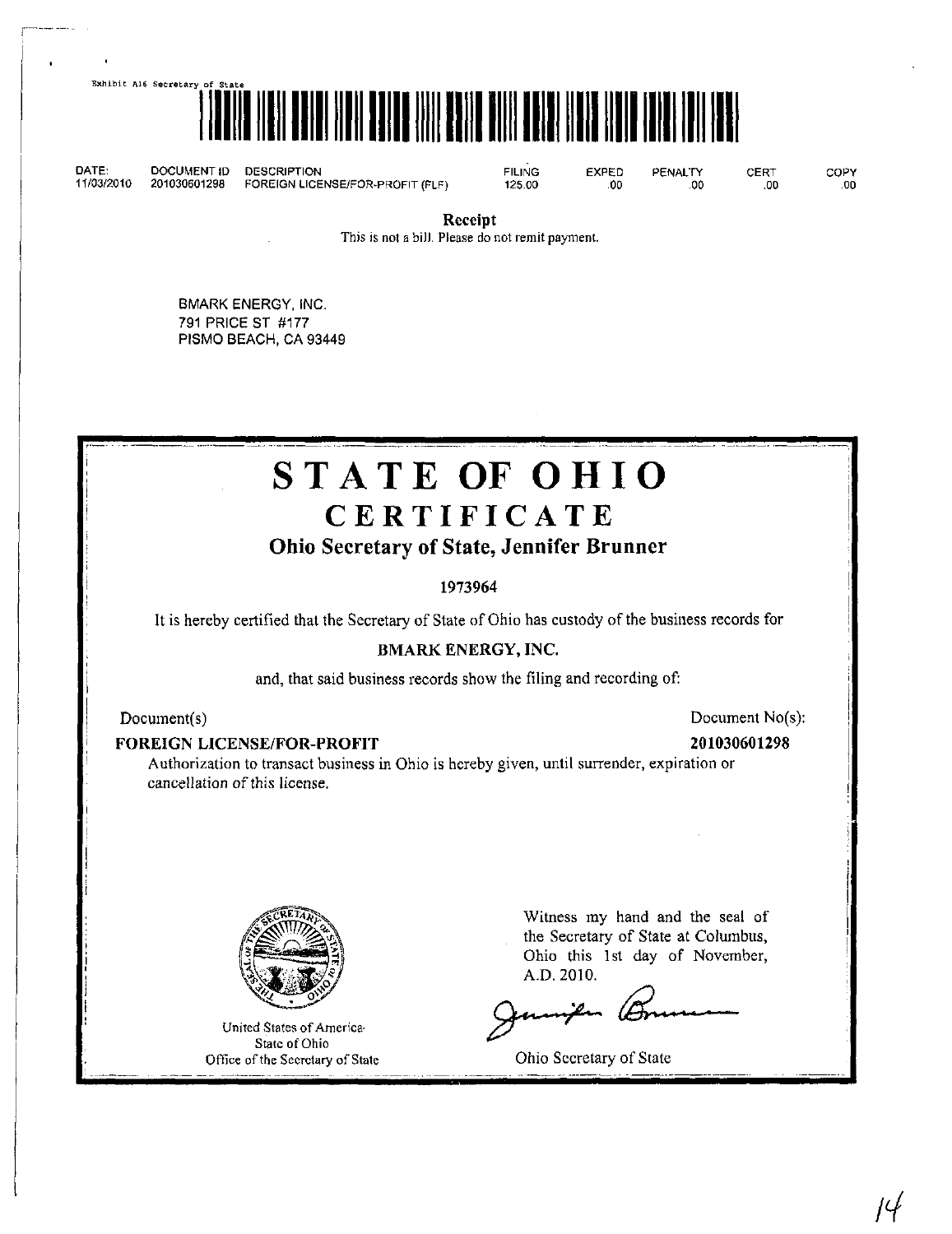$\langle \hat{\mathbf{r}} \rangle$ 

Exhibit B-l "Jurisdictions of Operation"

Bmark Energy, Inc. has licenses and certifications in Illinois, Maryland, Pennsylvania and California.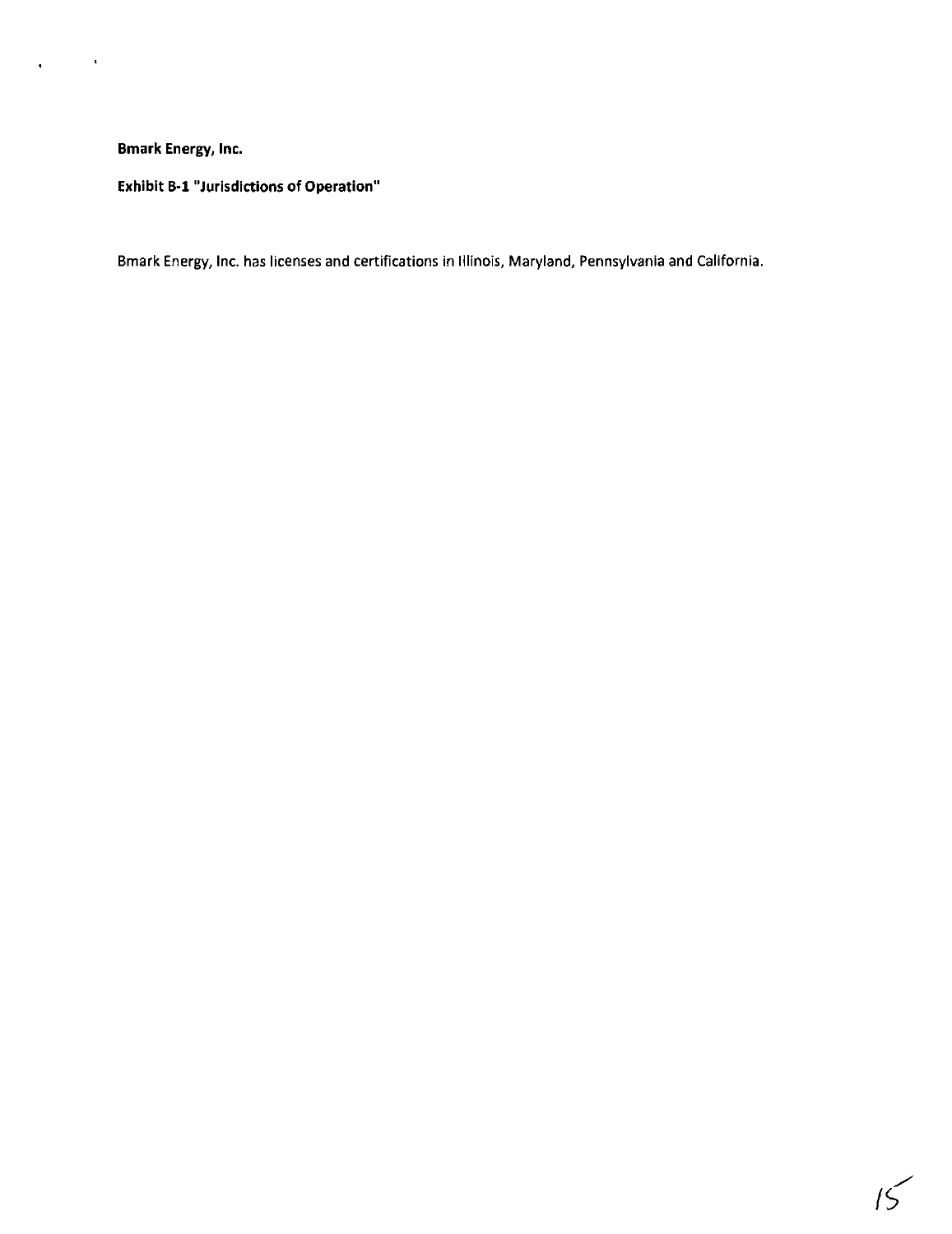$\bullet$ 

## Exhibit B-2 "Experience & Plans"

Bmark Energy currently consults with companies to provide energy cost savings made available by consuming less energy, by better measuring and managing energy, or by purchasing energy at lower rates. We currently work with hospital groups, fast food chains, pharmaceutical groups, hotel groups, along with a nationwide Feed/Chemical Terminal company located in numerous states.

We don't provide customer billing, as the electricity suppliers provide that function. Ours is a consultant/broker function.

Our practice always promotes the end-user's best interest... first.

We plan to provide the same energy cost savings approach to Ohio companies as well.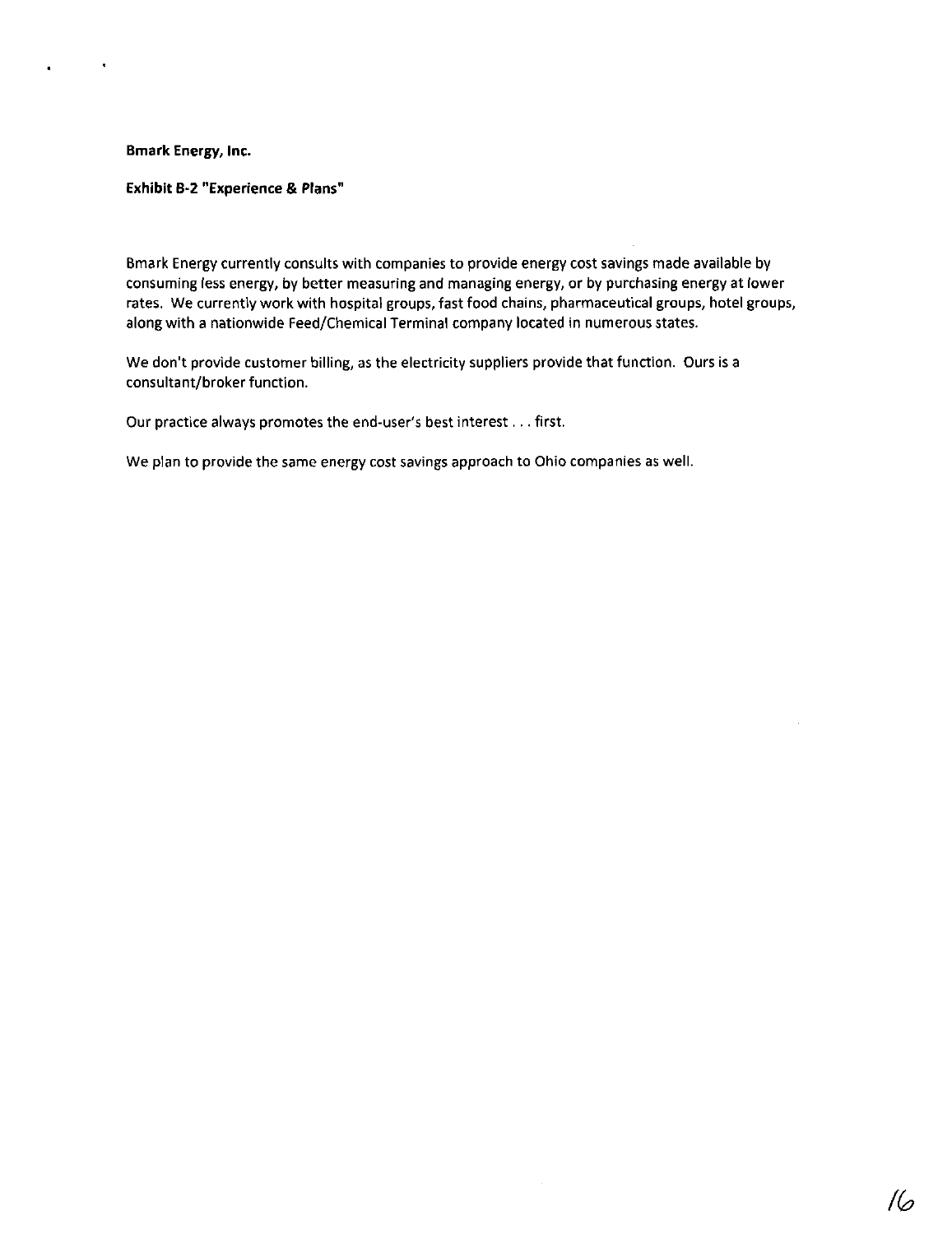$\mathbf{r} = \mathbf{r} \times \mathbf{r}$  .

Exhibit B-3 "Summary of Experience"

Bmark Energy currently provides its consulting/brokering services to 60 commercial/industrial meters in 6 states and 10 LDCs. The current volume of electricity used by our customers is approximately 108,000,000 kWh annually.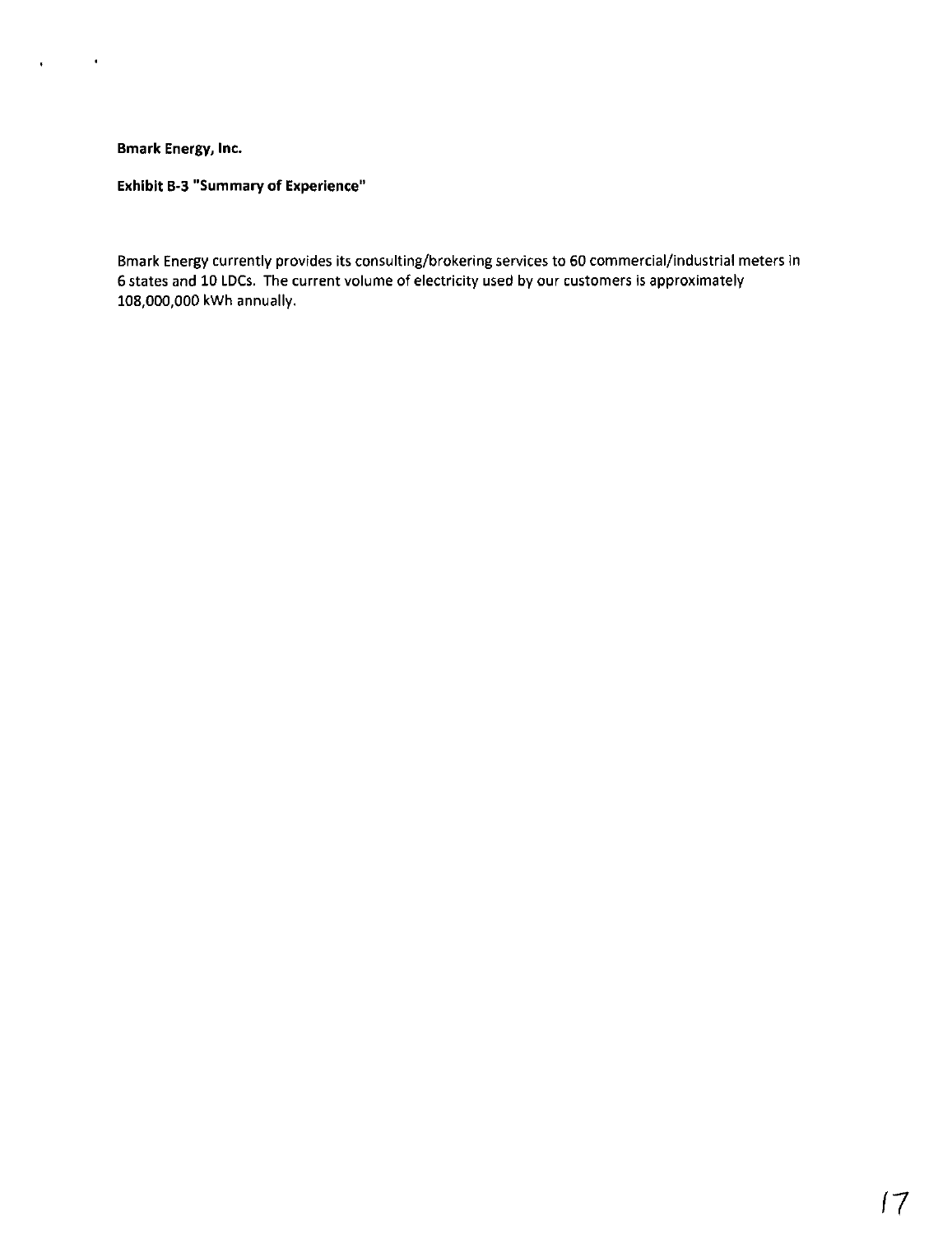# Exhibit B-4 "Environmental Disclosure"

N/A

 $\mathbf{q}^{\prime}$  and  $\mathbf{q}^{\prime}$  and  $\mathbf{q}^{\prime}$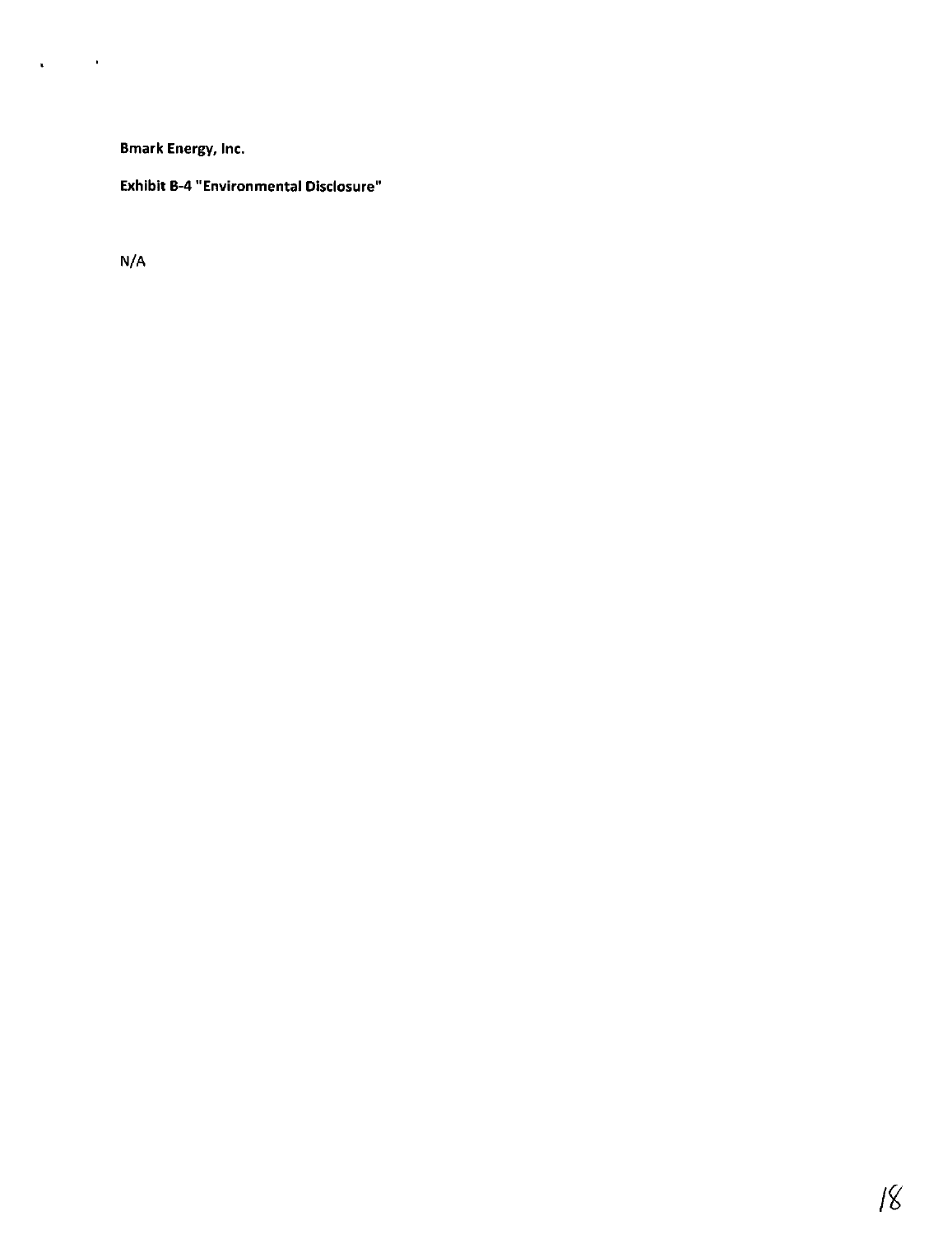$\mathbf{a} = \mathbf{a} \times \mathbf{a}$  .  $\mathbf{a} \times \mathbf{b}$ 

Exhibit B-5 "Disclosure of Liabilities and Investigations"

Bmark Energy has no current or past liabilities or investigations.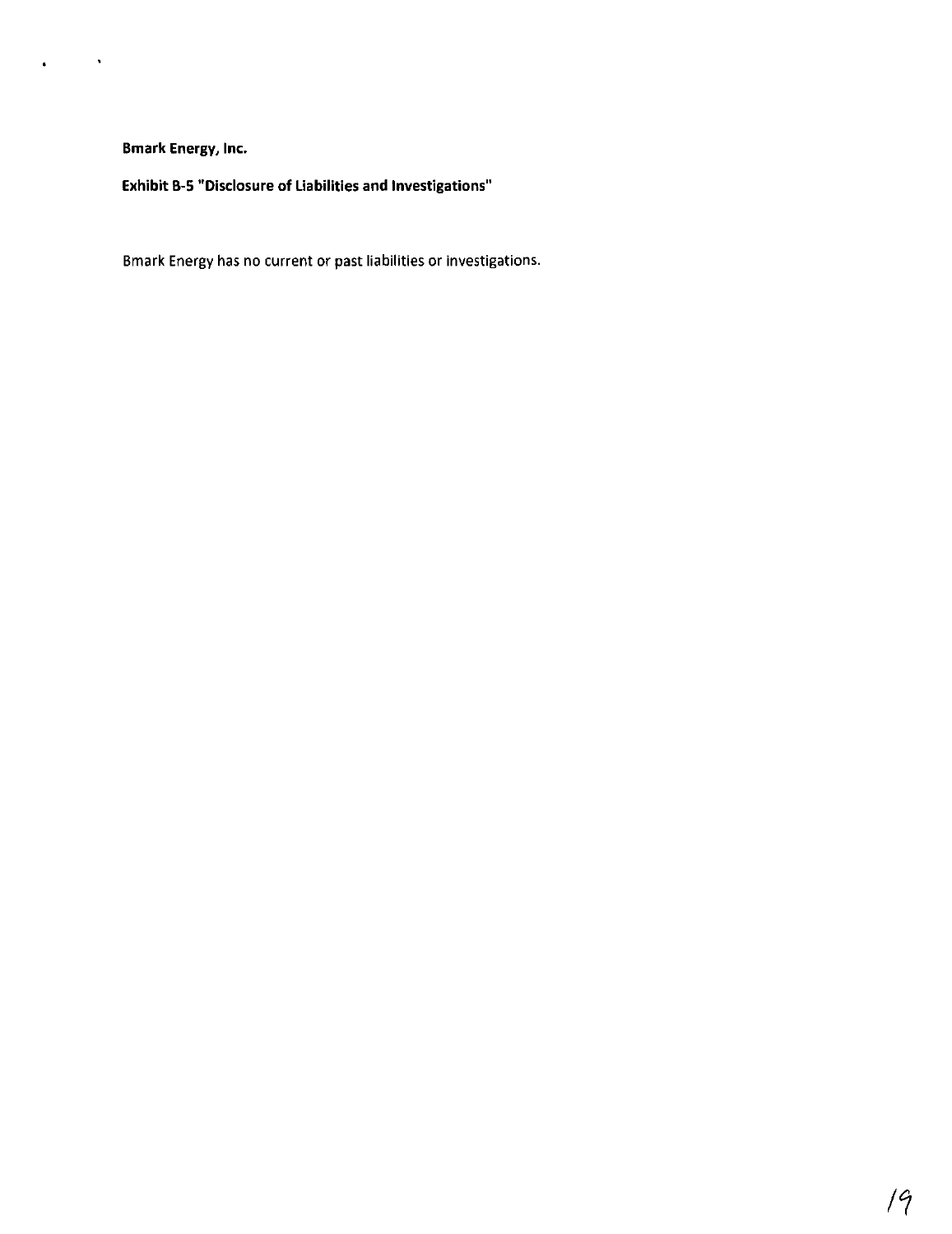$\alpha$  and  $\alpha$  .

 $\mathbf{v}^{\dagger}$ 

Exhibit B-7 "Disclosure of Certification Denial, Curtailment, Suspension, or Revocation"

Bmark Energy missed the deadline for renewal of Certificate.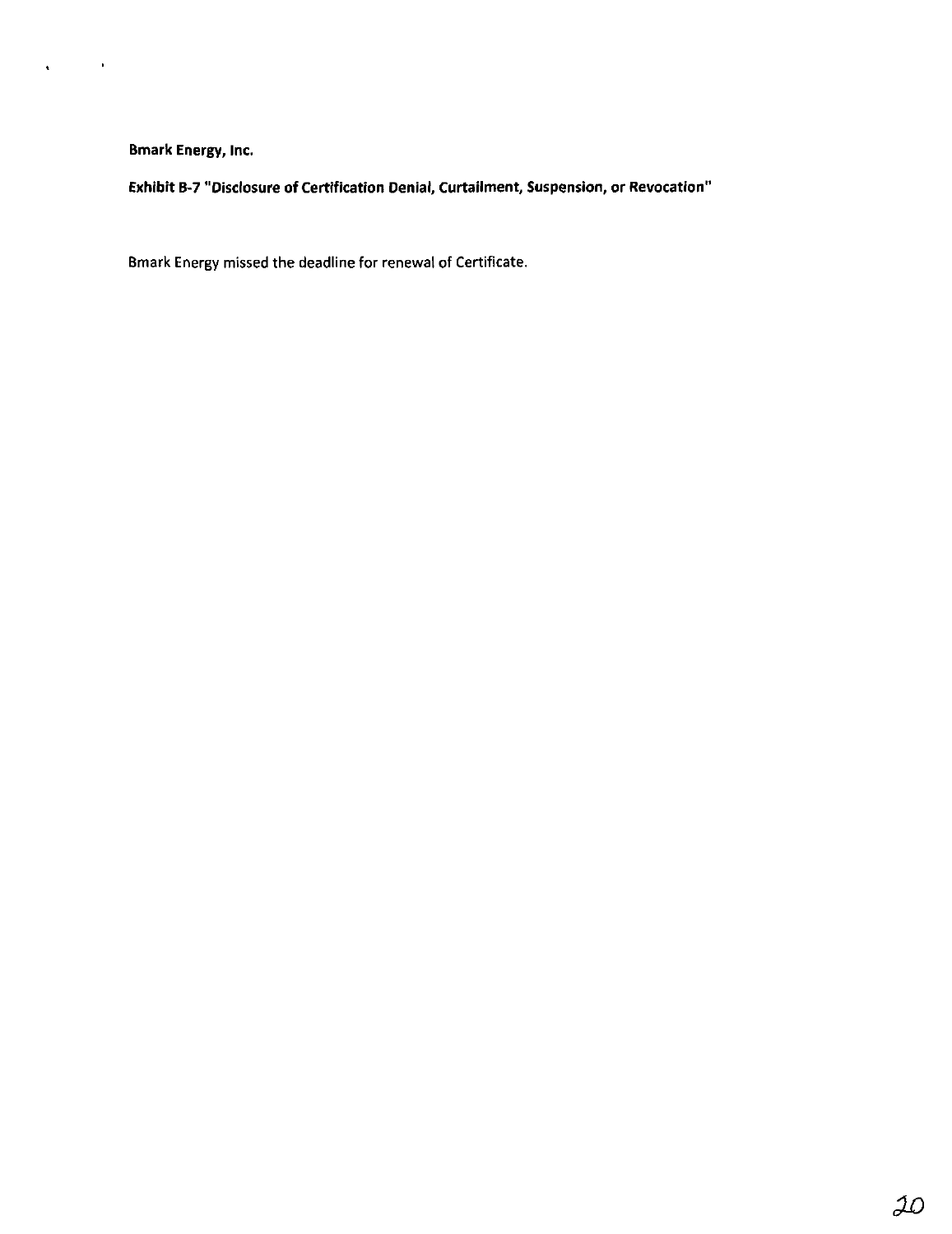





Steven D. Lesser Andre T. Porter Lynn Slaby

February 27,2013

Bmark Energy, Inc. 791 Price Street, #177 Pismo Beach, CA 93449

RE: Relative to the cancellation of Certificate Number 10-312E(1)

To Whom It May Concern:

It has been determined by the Legal Department of the Public Utilities Commission of Ohio that Certificate Number I0-312E(1) will be cancelled as of February 27,2013. This certificate will be cancelled pursuant to Case Number 10-2658-EL-AGG.

As a result of the cancellation of your operating authority, you're no longer authorized to provide public utility service in the State of Ohio.

Please contact Charles Stockhausen in the SRAD Division at 614-728-5049 if you have any questions or concerns about this action.

Sincerely yours,

 $Y^c$   $C^{\alpha}$ 

Secretary of the Commission Barcy F. McNeal, Secretary Betty McCauley, Acting Secretary Tanowa M. Troupe, Acting Secretary

Tnis is to certify that the images appearing are an accurate and complete reproduction of a case file locument delivered in the regular course of Dusiness 180 East Broad Street regularician  $\mathbb{R}$  - Date Processed  $\mathbb{R}$  East Broad Street regularician (614) 466-3016 180 East Broad Street rechnician 1990 East Broad Street rechnician 1990 East Broad Street (1995-3016<br>Columbus, Ohio 43215-3793 www.PUCO.ohio.gov

An equal opportunity employer and service provider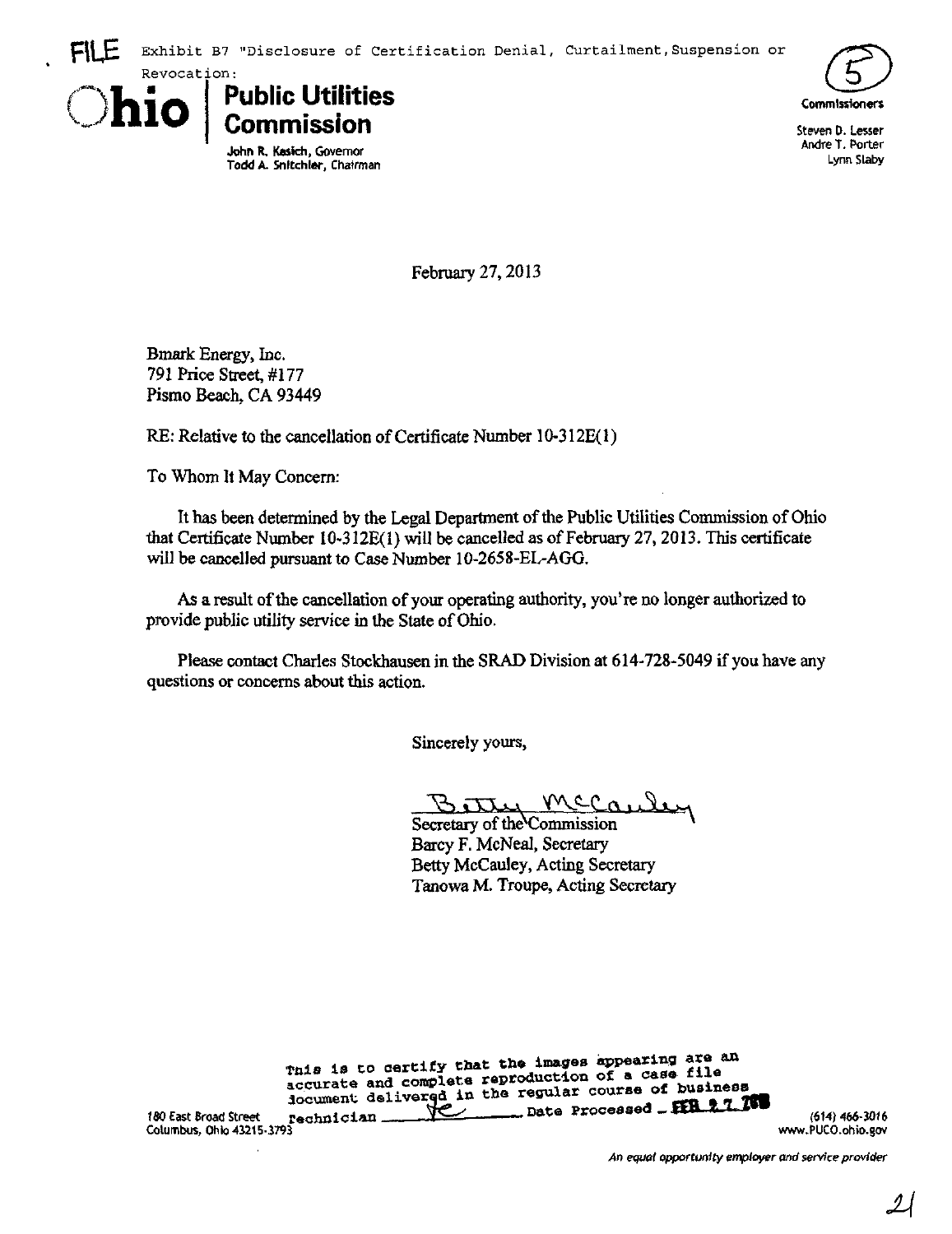1

Ohio | Public Utilities CANCELLED COMMERCIAL Valerie A. Lemmie .<br>Paul A. Contolella

T#dS»rtckl«nd.6ow«r tS!!2\*n''S  $\overline{\phantom{a}}$  and  $\overline{\phantom{a}}$  and  $\overline{\phantom{a}}$  . Ouimmn  $\overline{\phantom{a}}$  is the set of  $\overline{\phantom{a}}$  .

# PUBLIC UTILITIES COMMISSION OF OHIO

Certified as a Competitive Retail Electric Service Provider

Certificate Number:<br>10-312E (1)

Issued Pursuant to Case Number(s):

#### 10-2658-EL-AGG

A certificate as a Competitive Retail Electric Service Provider is hereby granted to, Bunark<br>  $\begin{array}{ll}\n\text{Bessel} & \text{Bessel} \\
\text{Bessel} & \text{Bessel} \\
\text{Bessel} & \text{Bessel} \\
\text{Cible} & \text{Cible} \\
\text{Dolic effective December 16, 2010.}\n\end{array}$ Energy, Inc. whose office or principal place of business is located at 791 Friee Street, #177,  $\frac{1}{\omega}$  Fismo Beach, CA 93449 to provide <u>aggregation and nower broker</u> services within the State of  $\frac{8}{3}$   $\frac{8}{9}$  Chio effective December 16, 2010.<br> $\frac{8}{9}$   $\frac{6}{9}$  The certification of competitive ret

If  $\begin{bmatrix} 16 & 0 \\ 0 & 14 \end{bmatrix}$  of the chion administrative retail electric suppliers is governed by Section 4901:1-24-(01-<br>  $\begin{bmatrix} 0 & 0 \\ 0 & 0 \end{bmatrix}$  of the Ohio Administrative Code, Section 4901:1-21-(01-15) of the Ohio 13) of the Ohio Administrative Code, Section  $4901:1-21-(01-15)$  of the Ohio Administrative Code, and Section 4928.08 of the Ohio Revised Code.<br>
Finis Cert<br>
set forth i

This Certificate is revocable if all of the conditions set forth in the aforementioned case(&) are not met.

 $B \cap \overline{B}$  Subject to all rules and regulations of the Commission, now existing or hereafter promulgated.<br>SECR

Dated: December 20. 2010

By Order of

PUBLIC UTILITIES COMMISSION OF OHIO

M.

the Electronic Contract Contract Contract Contract Contract Contract Contract Contract Contract Contract Contract Contract Contract Contract Contract Contract Contract Contract Contract Contract Contract Contract Contract Renee' J. Jenkins, Secretary Tanowa M. Troupe, Actiog Seoetary

Certificate Expires: December 16, 2012

180 East Broad Street (614) 466-3016<br>180 East Broad Street m M ^M-M1th Street m M ^M-M1th Street m M ^M-M1th Street m M ^M-M1th Street (614) 466-30<br>180 M ^M-M1th Street m M ^M-M1th Street m M ^M-M1th Street m M ^M-M1th Str Columbus, Ohio 43215-3793

 $22 -$ 

ISTATIST<br>Teleso pur<br>Altario ol •S: ••••• .-,• 5 Witness the seal of the Commission affixed at Columbus, Ohio.<br>
Single School: December 20, 2010<br>
By Order of<br>
PUBLIC UTILITII<br>
PUBLIC UTILITII<br>
PUBLIC UTILITII<br>
PUBLIC UTILITII<br>
PUBLIC UTILITII ã

FILE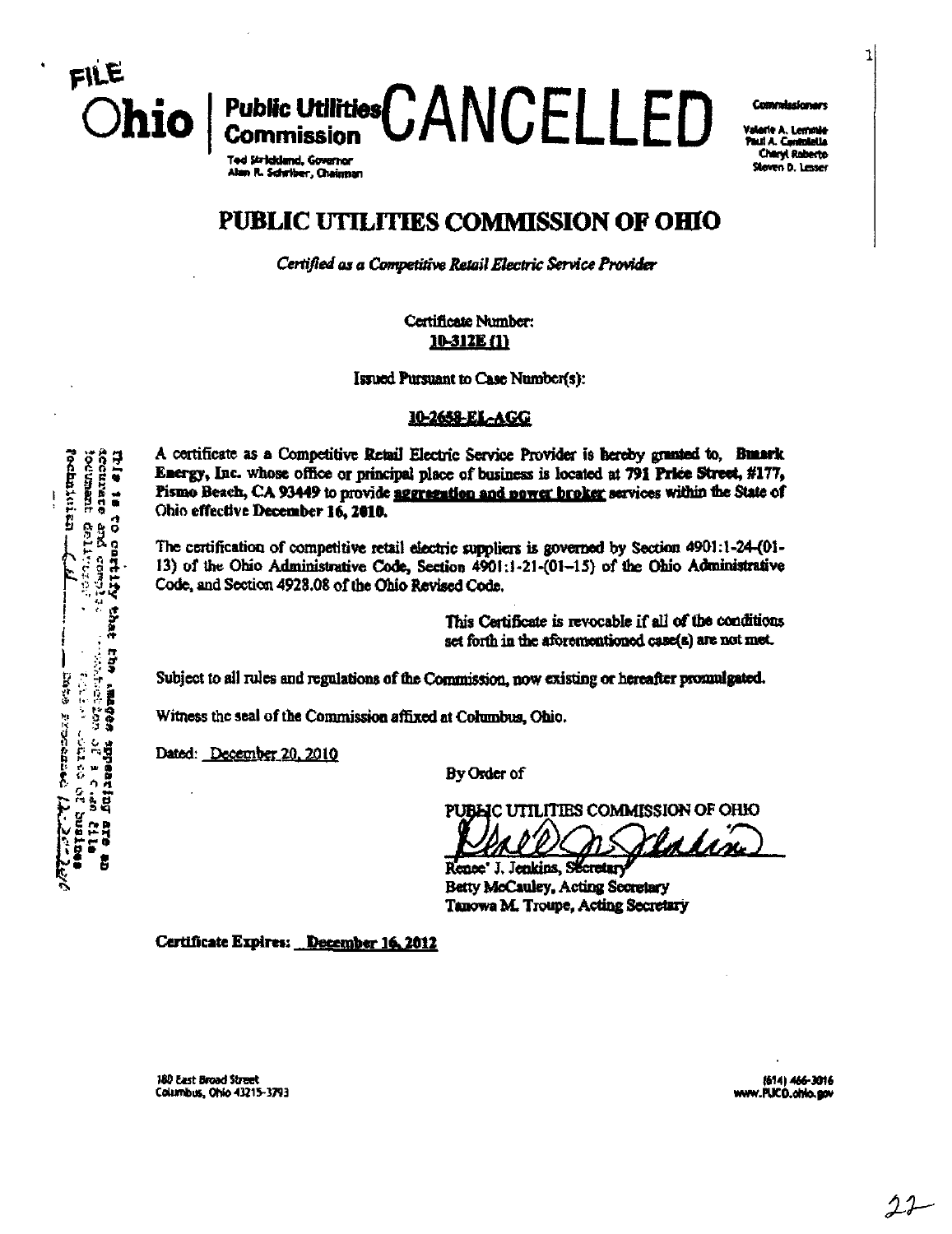# CRES AUTOMATIC CASE ACTION FORM

|  |  | Case No. 10-2658-EL-AGG |
|--|--|-------------------------|
|--|--|-------------------------|

Date Sent: February 26, 2013

Effective Date of Certificate:

Certificate Expires: December 16, 2012

Company Name and Company Name d/b/a: Bmark Energy, Inc.

□ Renewal

 $\sim$  10  $\pm$ 

# **Action Needed:**

|   | Issue Certificate Number to:<br>at (address):                                                                                                                |  |  |  |  |
|---|--------------------------------------------------------------------------------------------------------------------------------------------------------------|--|--|--|--|
|   | Certified To Provide the Following Services:<br><b>Retail Generation</b><br>Aggregation<br><b>Power Marketer</b><br>Power Broker<br>Governmental Aggregation |  |  |  |  |
|   | Renew Certificate No.<br>to                                                                                                                                  |  |  |  |  |
|   | Revise Certificate No.<br>to (check all applicable):                                                                                                         |  |  |  |  |
|   | Reflect name change from<br>to                                                                                                                               |  |  |  |  |
|   | Reflect address change from<br>to                                                                                                                            |  |  |  |  |
|   | Add new service offering to certificate:                                                                                                                     |  |  |  |  |
|   | <b>Retail Generation</b><br>Aggregation<br><b>Power Marketer</b><br>Power Broker<br>Governmental Aggregation                                                 |  |  |  |  |
|   | <b>Correct Administrative Error</b>                                                                                                                          |  |  |  |  |
|   | Reflect Change of Ownership to:                                                                                                                              |  |  |  |  |
| 図 | Cancel Certificate No. 10-312 E (1)                                                                                                                          |  |  |  |  |
|   | Protect Un-redacted copies until                                                                                                                             |  |  |  |  |
|   | Close Case File, Case Withdrawn at Applicant's Request                                                                                                       |  |  |  |  |
| ⊠ | <b>Close Case File</b>                                                                                                                                       |  |  |  |  |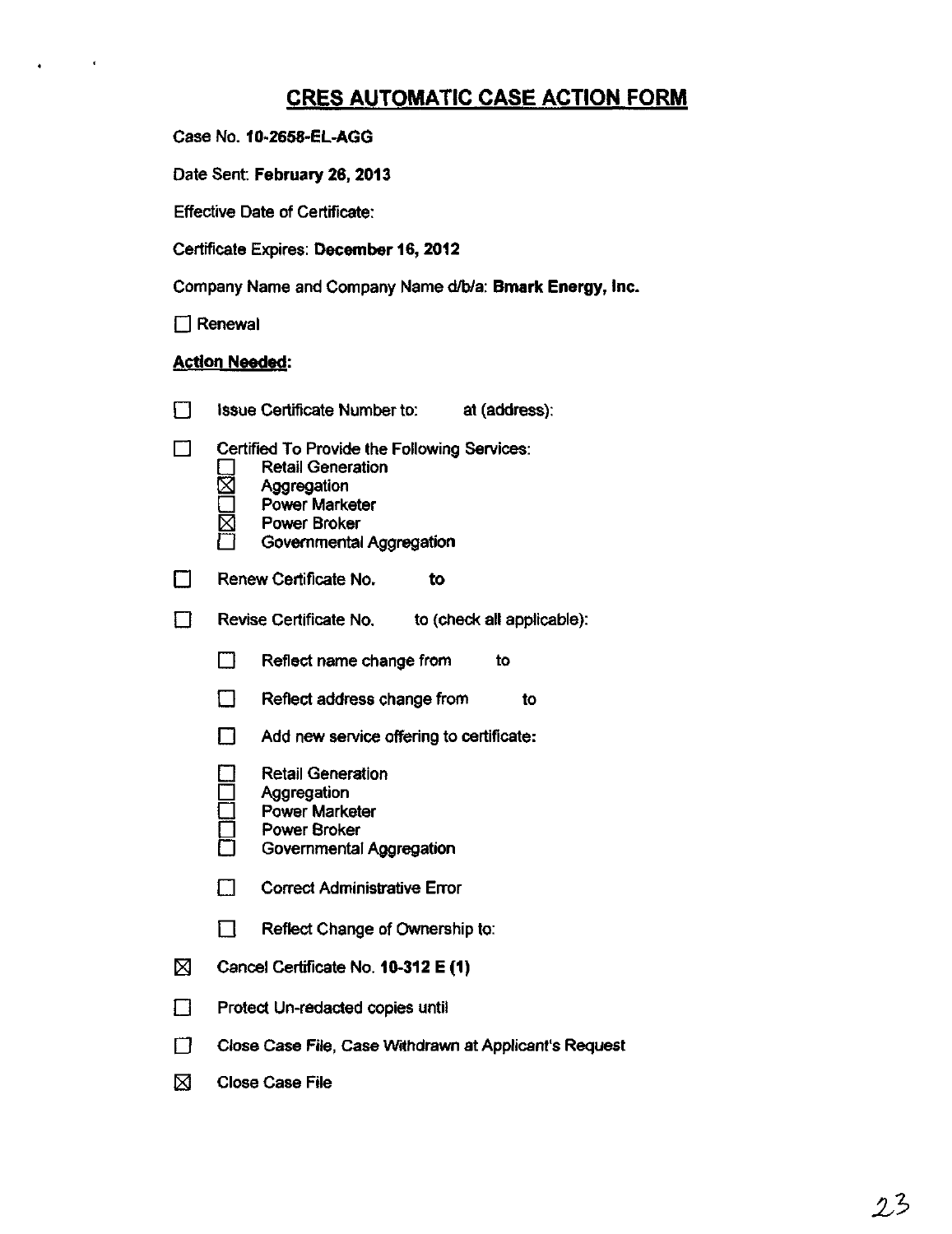| <b>CASE NUMBER:</b>                                     | 10-2658-EL-AGG          |
|---------------------------------------------------------|-------------------------|
| <b>CASE DESCRIPTION:</b>                                | <b>BMARK ENERGY INC</b> |
|                                                         |                         |
| DATE OF SERVICE: 2/2013<br>DOCUMENT SIGNED ON: 2/27/200 |                         |

Sign Here:

# APPLICANT

PARTY OF RECORD ATTORNEY

BMARK ENERGY INC VP NONE MERIDEE A KRAMB 791 PRICE ST #177 PISMO BEACH,CA 93449 Phone:(805) 773-3762 Fax:(805)456-2088 Email[:MERIDEEK@BMARKENERGY.COM](mailto:MERIDEEK@BMARKENERGY.COM) 

# **ATTORNEY**

 $\sim 10^{-11}$ 

#### PARTY OF RECORD ATTORNEY

and the company of

 $\sim 10^{11}$  km s  $^{-1}$ 

 $\mathcal{A}(\mathcal{A})$  , and  $\mathcal{A}(\mathcal{A})$  , and  $\mathcal{A}(\mathcal{A})$ 

none \*Kramb, Robert S. Mr. Bmark Energy, Inc. 791 Price St. #177 Pismo Beach,CA 93449 Phone:805-773-3762 Fax:805-456-2088 Email[:merideek@bmarkenergy.com](mailto:merideek@bmarkenergy.com) 

**Contractor** 

and the company of

**Service** 

 $24$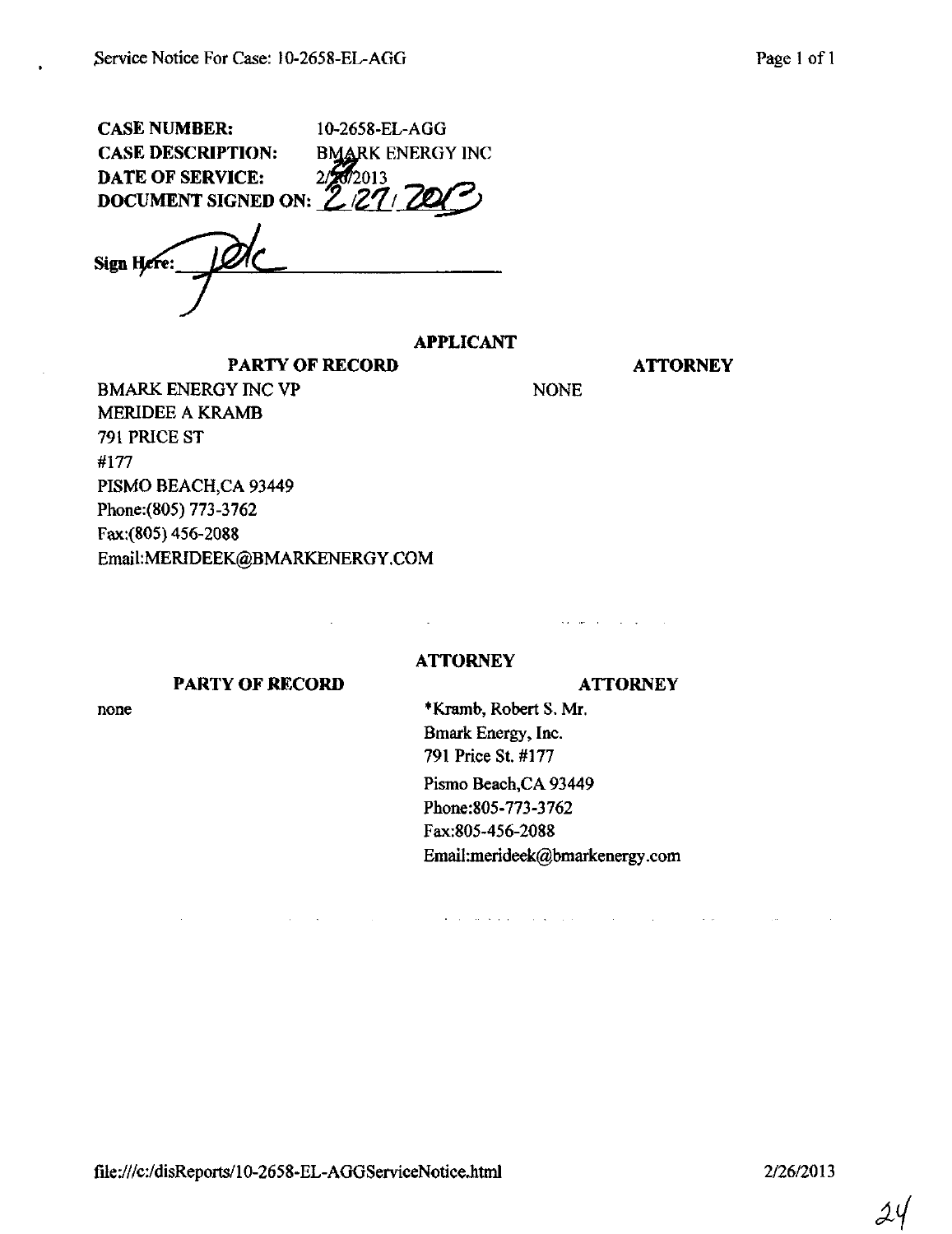COLUMBUS,OH 43215 Phone:614-220-4369 Fax:614-220-4674 Email:joseph.clark@directenergy.com

 $\bar{z}$ 

none \*Boyd, Carl W. Direct Energy Liberty Center 1001 Liberty Avenue Pittsburgh,PA 15222 Phone: (412) 667-5272 Fax:(412) 667-6104 Email:[carl.boyd@directenergy.com](mailto:carl.boyd@directenergy.com) 

 $\mathcal{L}^{\text{max}}(\mathcal{L}^{\text{max}})$  and  $\mathcal{L}^{\text{max}}(\mathcal{L}^{\text{max}})$ 

none CRABLE, CHRISTINA L. DIRECT ENERGY 21 EAST STATE ST., 19TH FLOOR COLUMBUS.OH 43215 Phone:(614) 220-4369, Ext. 231 Fax:(614)220-4674 Email:[CHRISTINA.CRABLE@DIRECTENERGY.COM](mailto:CHRISTINA.CRABLE@DIRECTENERGY.COM) 

 $\Delta \sim 10^{11}$  km  $^{-1}$ 

 $\mathcal{L}$ 

 $\alpha$  , and  $\alpha$  , and  $\alpha$  , and  $\alpha$ 

 $\sim 10^{11}$  km s  $^{-1}$ 

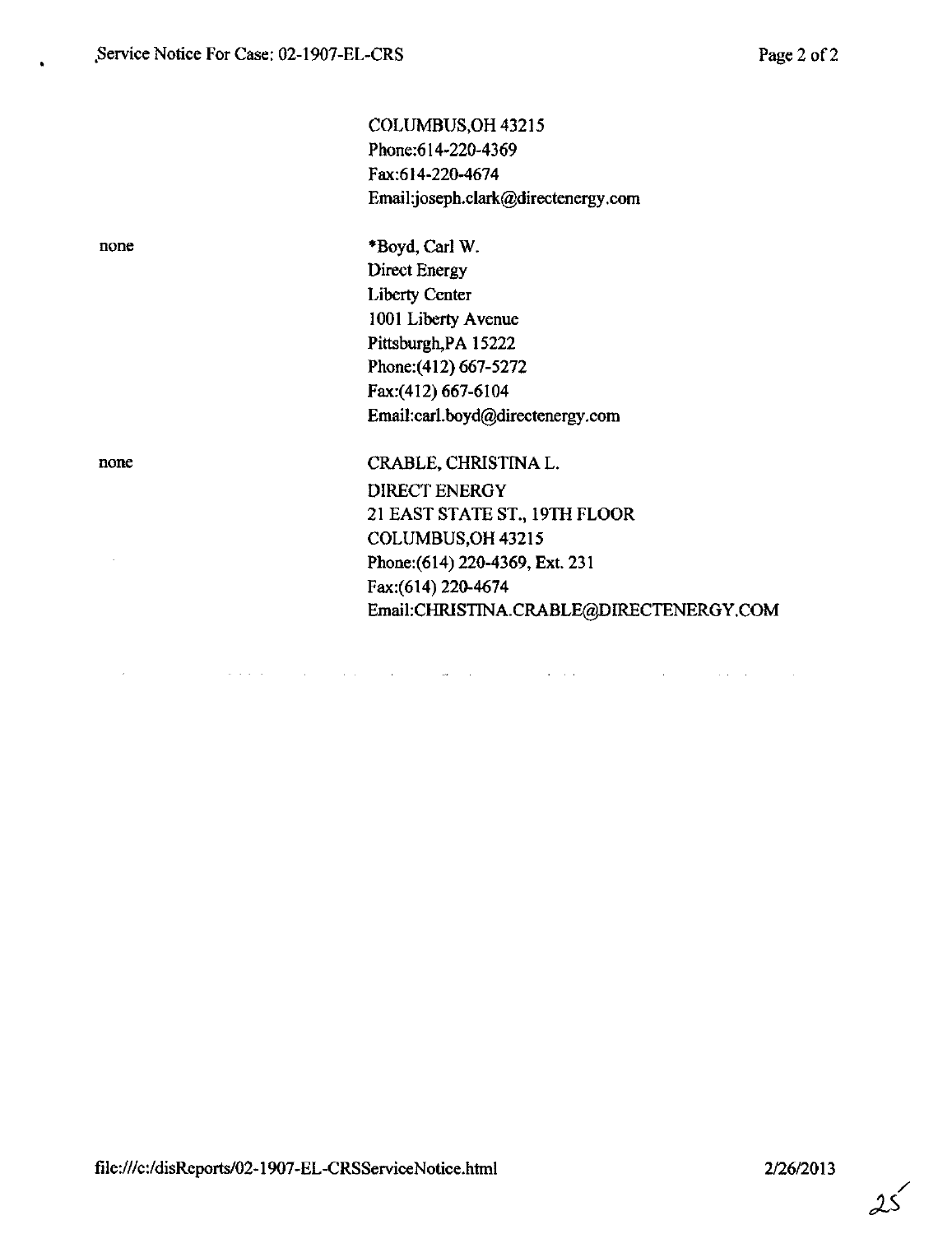$\sim 10^{11}$  km

 $\mathbf{r}^{\prime}$ 

Exhibit C-l "Annual Reports" & C-2 SEC Filings"

Bmark Energy does not have annual reports or SEC Filings as it is a privately held company.

 $\sim$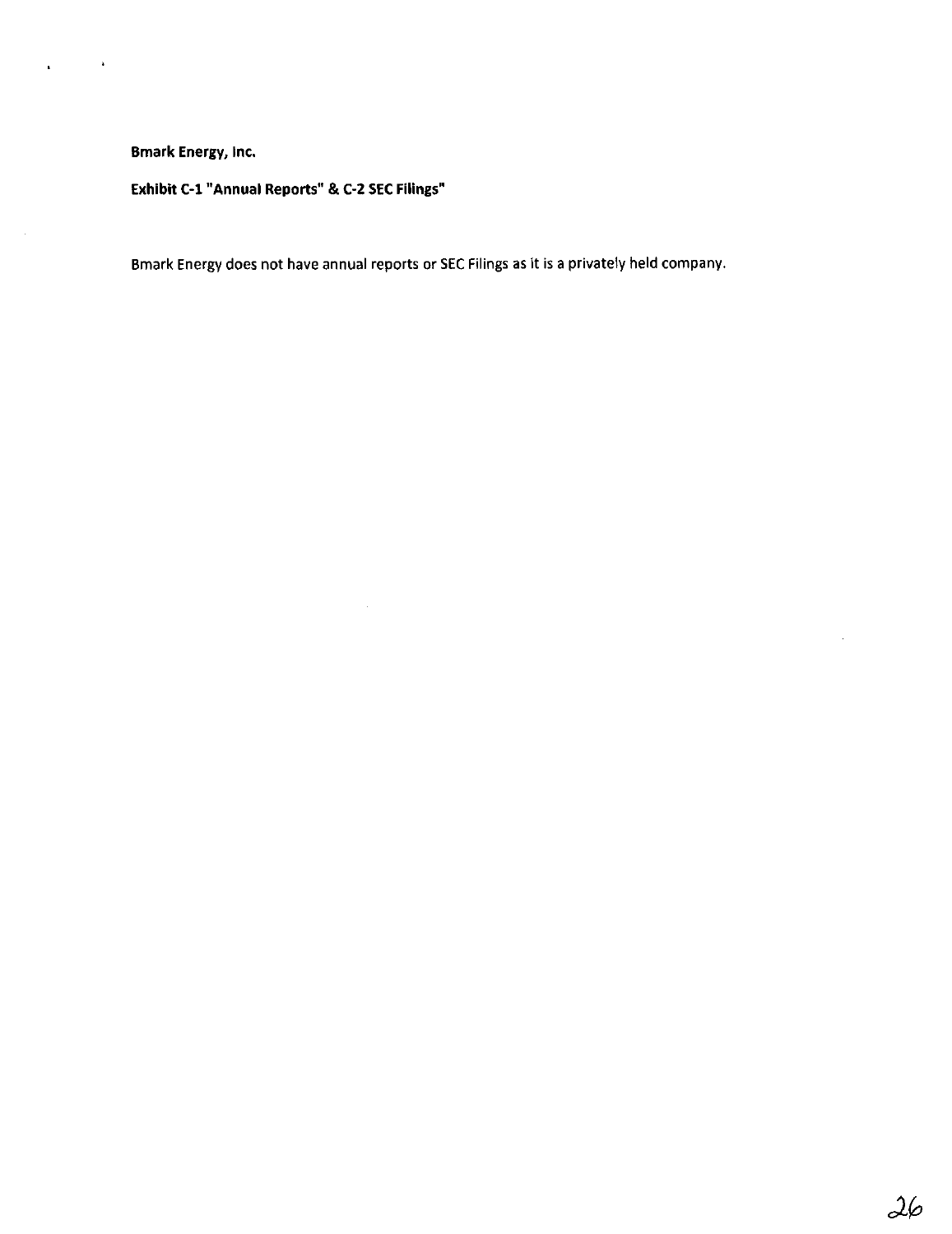Name

 $\epsilon$ 

# Two-Year Comparison 2011

Employer Identification Number

| BMARK ENERGY, INC.                                                                                                                                                                                                                                                                                                                     |                                                                                       |                                     | 77-0579032                                                                                                                                                                                                                                                                                                                                                                      |  |
|----------------------------------------------------------------------------------------------------------------------------------------------------------------------------------------------------------------------------------------------------------------------------------------------------------------------------------------|---------------------------------------------------------------------------------------|-------------------------------------|---------------------------------------------------------------------------------------------------------------------------------------------------------------------------------------------------------------------------------------------------------------------------------------------------------------------------------------------------------------------------------|--|
| <b>Description</b>                                                                                                                                                                                                                                                                                                                     | Prior Year                                                                            | <b>Current Year</b>                 | Increase<br>(Decrease)                                                                                                                                                                                                                                                                                                                                                          |  |
| ORDINARY BUSINESS INCOME (LOSS):                                                                                                                                                                                                                                                                                                       |                                                                                       |                                     |                                                                                                                                                                                                                                                                                                                                                                                 |  |
| INCOME:                                                                                                                                                                                                                                                                                                                                |                                                                                       |                                     |                                                                                                                                                                                                                                                                                                                                                                                 |  |
| GROSS RECEIPTS OR SALES LESS<br>RETURNS AND ALLOWANCES<br>GROSS PROFITS<br>OTHER INCOME<br>TOTAL INCOME<br>DEDUCTIONS:                                                                                                                                                                                                                 | 227,027.<br>227,027.<br>1, 108.<br>228, 135.                                          | 263,779.                            | $263,779.$ 36,752.<br>$263,779.$ 36,752.<br>$-1,108.$<br>0.1<br>35,644.                                                                                                                                                                                                                                                                                                         |  |
| COMPENSATION OF OFFICERS<br>REPAIRS AND MAINTENANCE<br><b>RENTS</b><br>TAXES AND LICENSES<br><b>INTEREST</b><br>ADVERTISING<br>PENSION, PROFIT-SHARING, ETC.,<br><b>PLANS</b><br>EMPLOYEE BENEFIT PROGRAMS<br>OTHER DEDUCTIONS<br>TOTAL DEDUCTIONS<br>ORDINARY BUSINESS INCOME (LOSS)<br>S CORPORATION TAXES:<br>PAYMENTS AND CREDITS: | 132,000.<br>315.<br>46,872.<br>739.<br>30, 196.<br>0.<br>0.<br>289,622.<br>$-61, 487$ | 3,935.<br>881.<br>14,697.<br>9,764. | $144,000.$ 12,000.<br>3,620.<br>$13,689.$ $12,548.$ $-1,141.$<br>40, 137.<br>$-6, 735.$<br>142.<br>$-15,499.$<br>$\begin{array}{c c} 20,000 \end{array}$ , $\begin{array}{c} 20,000 \end{array}$ , $\begin{array}{c} 20,000 \end{array}$ , $\begin{array}{c} 9,764 \end{array}$<br>9,764.<br>$65, 811.$ $38, 639.$ $-27, 172.$<br>$284,601.$ $-5,021.$<br>40,665.<br>$-20,822.$ |  |
| BALANCE DUE OR REFUND:                                                                                                                                                                                                                                                                                                                 |                                                                                       |                                     |                                                                                                                                                                                                                                                                                                                                                                                 |  |
| SCHEDULE K:                                                                                                                                                                                                                                                                                                                            |                                                                                       |                                     |                                                                                                                                                                                                                                                                                                                                                                                 |  |
| INCOME:                                                                                                                                                                                                                                                                                                                                |                                                                                       |                                     |                                                                                                                                                                                                                                                                                                                                                                                 |  |
| ORDINARY BUSINESS INCOME (LOSS)                                                                                                                                                                                                                                                                                                        | $-61,487.$                                                                            | $-20,822.$                          | 40,665.                                                                                                                                                                                                                                                                                                                                                                         |  |
| DEDUCTIONS:                                                                                                                                                                                                                                                                                                                            |                                                                                       |                                     |                                                                                                                                                                                                                                                                                                                                                                                 |  |
| SECTION 179 DEDUCTION<br>CHARITABLE CONTRIBUTIONS                                                                                                                                                                                                                                                                                      | 2.351.<br>1,150.                                                                      | 100.                                | $-2,351.$<br>ο.<br>$-1,050.$                                                                                                                                                                                                                                                                                                                                                    |  |
| INVESTMENT INTEREST:                                                                                                                                                                                                                                                                                                                   |                                                                                       |                                     |                                                                                                                                                                                                                                                                                                                                                                                 |  |
| CREDITS:                                                                                                                                                                                                                                                                                                                               |                                                                                       |                                     |                                                                                                                                                                                                                                                                                                                                                                                 |  |

112841 05-01-11

13320320 132819 77-0579032 2011.03011 BMARK ENERGY, INC. 77-05791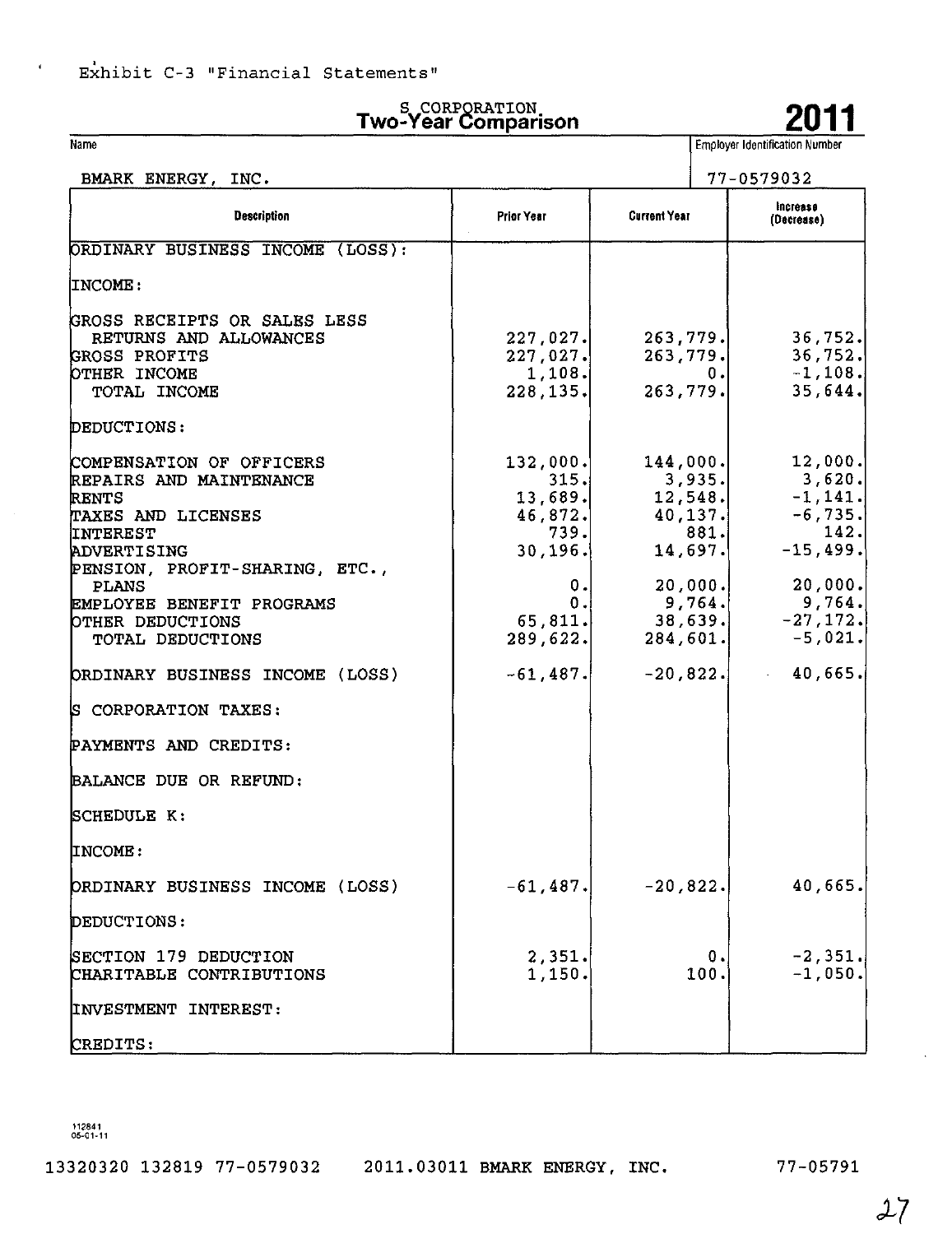| s CORPORATION<br>Two-Year Comparison |  |  |  | 2011 |  |
|--------------------------------------|--|--|--|------|--|
|                                      |  |  |  |      |  |



**Employer Identification Number** 

| BMARK ENERGY, INC.                                                                                                                           |                                                              |                                                       | 77-0579032                                                             |  |  |  |
|----------------------------------------------------------------------------------------------------------------------------------------------|--------------------------------------------------------------|-------------------------------------------------------|------------------------------------------------------------------------|--|--|--|
| Description                                                                                                                                  | Prior Year                                                   | <b>Current Year</b>                                   | Increase<br>(Decrease)                                                 |  |  |  |
| FOREIGN TAXES:                                                                                                                               |                                                              |                                                       |                                                                        |  |  |  |
| AMT ITEMS:                                                                                                                                   |                                                              |                                                       |                                                                        |  |  |  |
| OTHER SCHEDULE K ITEMS:                                                                                                                      |                                                              |                                                       |                                                                        |  |  |  |
| INCOME (LOSS)                                                                                                                                | $-64.988$                                                    | $-20,922.$                                            | 44,066.                                                                |  |  |  |
| SCHEDULE M-1:                                                                                                                                |                                                              |                                                       |                                                                        |  |  |  |
| NET INCOME (LOSS) PER BOOKS<br>TOTAL OF LINES 1 THROUGH 3<br>INCOME (LOSS)                                                                   | $-64,988.$<br>$-64,988.$<br>$-64,988.$                       | $-20,922.$<br>$-20,922.$<br>$-20,922.$                | 44,066.<br>44,066.<br>44,066.                                          |  |  |  |
| SCHEDULE M-2:                                                                                                                                |                                                              |                                                       |                                                                        |  |  |  |
| ACCUMULATED ADJUSTMENTS ACCOUNT:                                                                                                             |                                                              |                                                       |                                                                        |  |  |  |
| BALANCE AT BEGINNING OF TAX YEAR<br>LOSS FROM PAGE 1, LINE 21<br>OTHER REDUCTIONS<br>COMBINE LINES 1 THROUGH 5<br>BALANCE AT END OF TAX YEAR | 42,888.<br>$-61,487.$<br>3,501.<br>$-22, 100.$<br>$-22, 100$ | $-22,100.$<br>$-20,822.$<br>$-43,022.$<br>$-43,022.]$ | $-64,988.$<br>40,665.<br>$-3,401.$<br>100.<br>$-20,922.$<br>$-20,922.$ |  |  |  |
| OTHER ADJUSTMENTS ACCOUNT:                                                                                                                   |                                                              |                                                       |                                                                        |  |  |  |
| SHAREHOLDERS' UNDISTRIBUTED TAXABLE<br>INCOME PREVIOUSLY TAXED:                                                                              |                                                              |                                                       |                                                                        |  |  |  |
|                                                                                                                                              |                                                              |                                                       |                                                                        |  |  |  |
|                                                                                                                                              |                                                              |                                                       |                                                                        |  |  |  |
|                                                                                                                                              |                                                              |                                                       |                                                                        |  |  |  |
|                                                                                                                                              |                                                              |                                                       |                                                                        |  |  |  |
|                                                                                                                                              |                                                              |                                                       |                                                                        |  |  |  |
|                                                                                                                                              |                                                              |                                                       |                                                                        |  |  |  |
|                                                                                                                                              |                                                              |                                                       |                                                                        |  |  |  |

112841 05-01-11

Name

 $\mathcal{L}_{\rm{max}}$  and

 $\bar{\star}$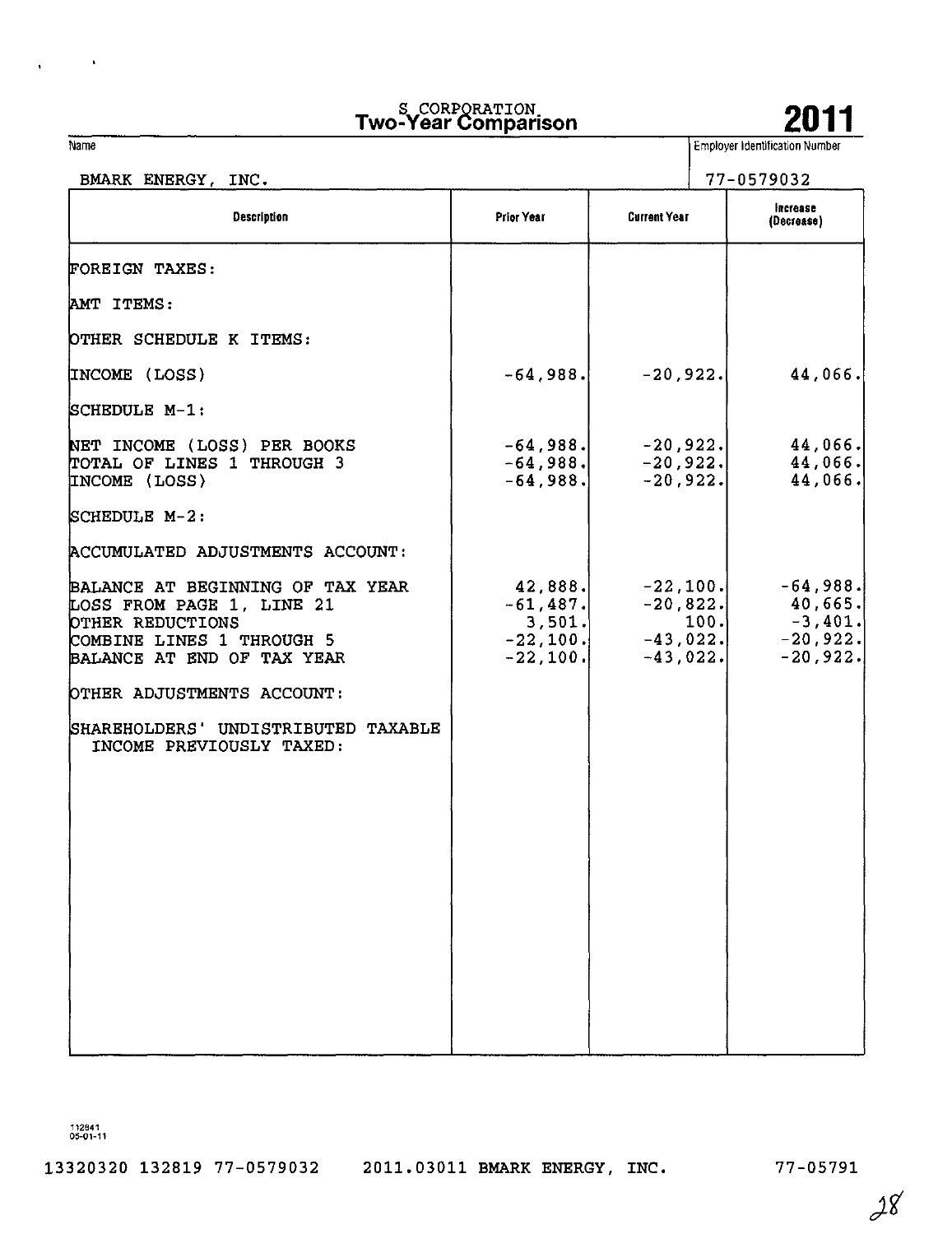$\sim$   $\sim$ 

 $\sim$ 

 $\mathbf{r}$ 

# Exhibit C-4 "Financial Arrangements"

Bmark Energy consults with companies but does not take physical possession or ownership of the electricity.

 $\hat{\theta}$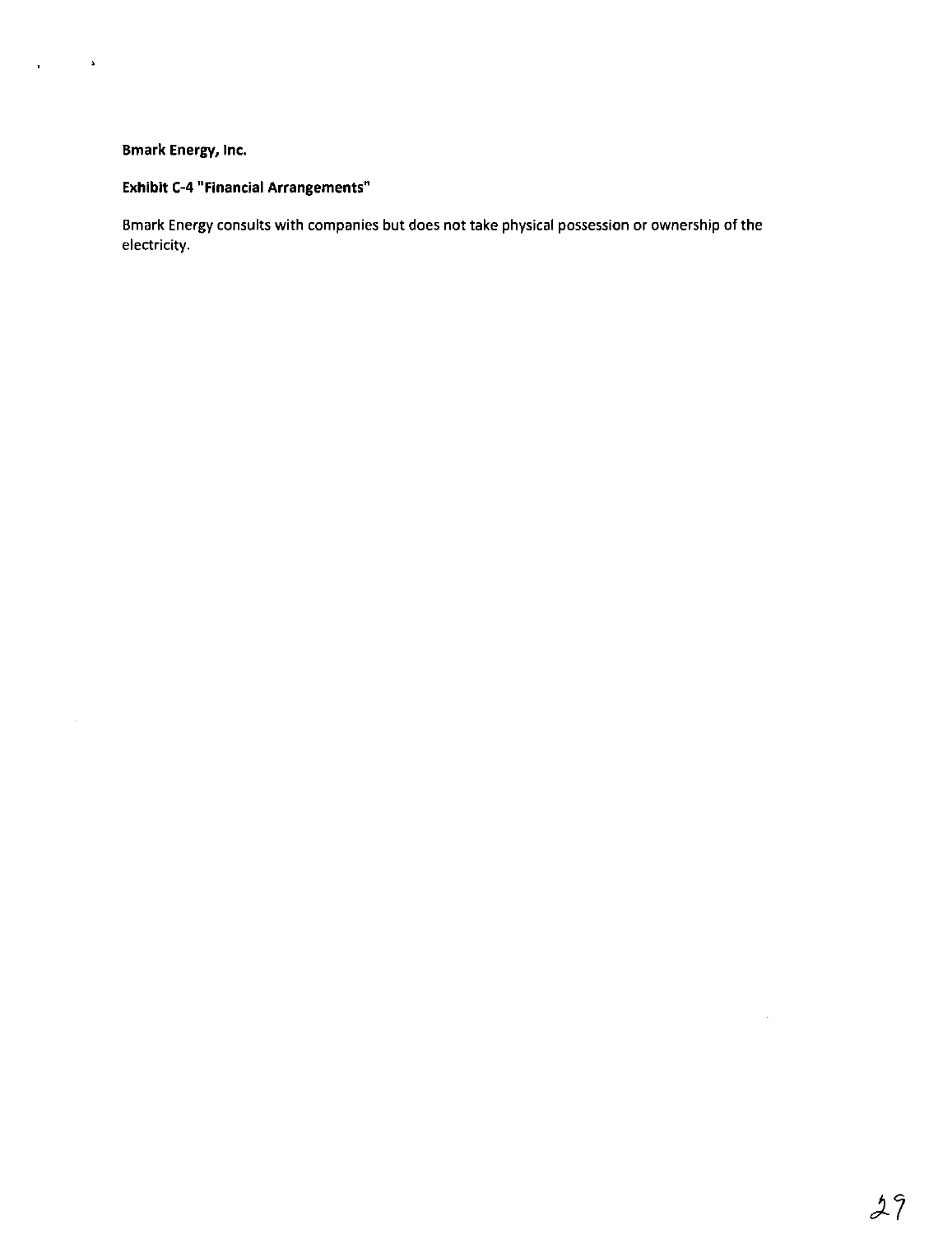Exhibit C-5 "Forecasted Financial Statements"

N/A

 $\mathbf{C}^{(1)}$  and  $\mathbf{C}^{(2)}$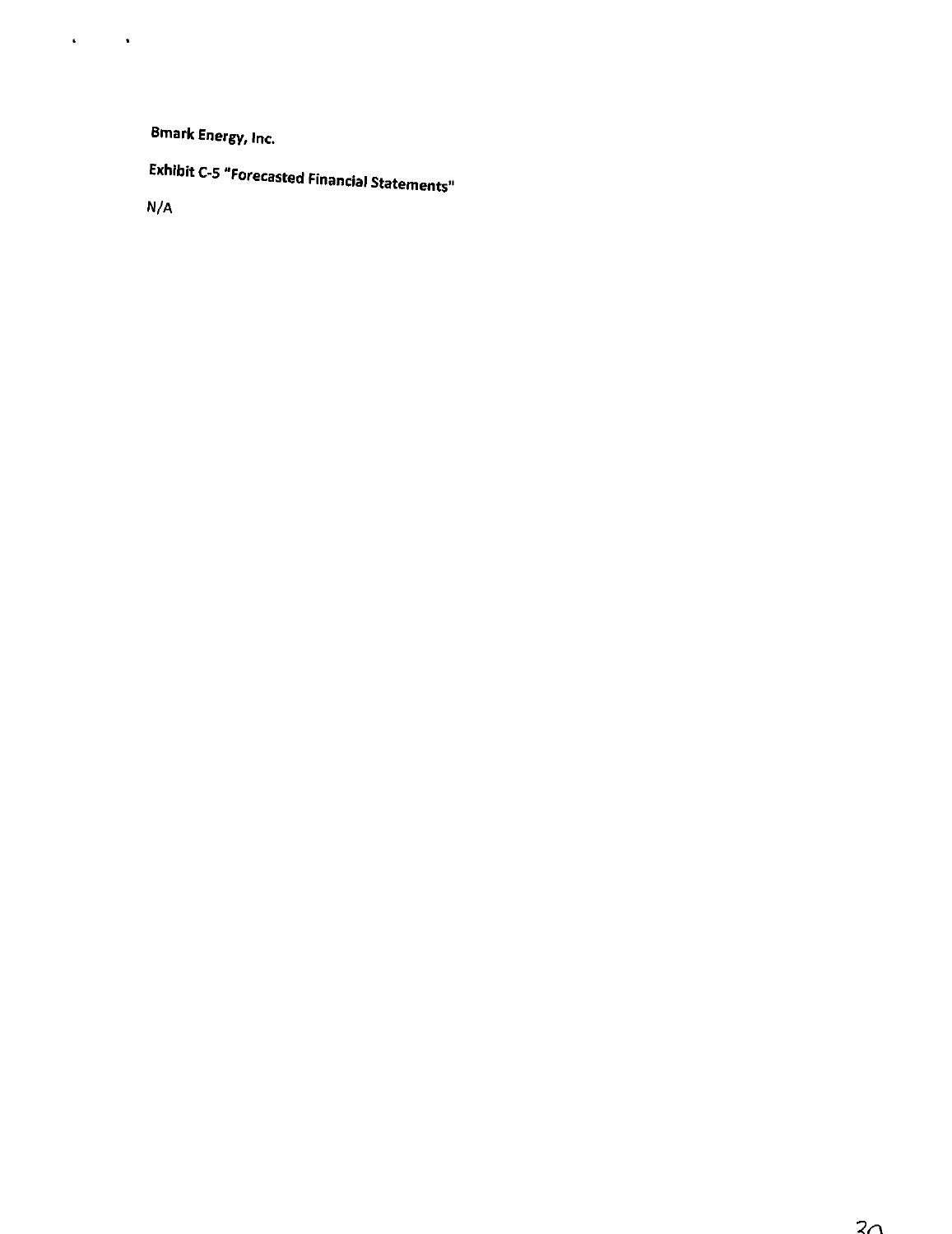

# CreditScore<sup>§M</sup> Report

#### as of: 03/06/13 15:18 ET

0  $\theta$ 

# Bmark Energy, Inc

| Address:              | 791 Price St # 177                                                                          | Key Personnel:                          | President: Robert Kramb                       |  |  |
|-----------------------|---------------------------------------------------------------------------------------------|-----------------------------------------|-----------------------------------------------|--|--|
|                       | Pismo Beach, CA 93449-2529<br><b>United States</b>                                          | <b>SIC Code:</b>                        | 8742-Management Consulting<br><b>Services</b> |  |  |
| Phone:                | 805-773-3762                                                                                | <b>Business Type:</b>                   | Corporation                                   |  |  |
| <b>Experian BIN:</b>  | 816098586                                                                                   | <b>Experian File Established:</b>       | February 1997                                 |  |  |
|                       |                                                                                             | <b>Experian Years on File:</b>          | 16 Years                                      |  |  |
| Agent:                | Mary Elizabeth Collins                                                                      | <b>Years in Business:</b>               | More than 16 Years                            |  |  |
| <b>Agent Address:</b> | 1150 Osos Street Suite 203<br>San Luís Obispo, CA                                           | <b>Filing Data Provided by:</b>         | California                                    |  |  |
|                       |                                                                                             | Date of Incorporation:                  | 06/28/2001                                    |  |  |
|                       |                                                                                             | <b>Payment Tradelines (see charts):</b> | 2                                             |  |  |
|                       |                                                                                             | <b>UCC Filings:</b>                     | 0                                             |  |  |
|                       | This location does not yet have an estimated<br>Days Beyond Terms (DBT), or a Payment Trend |                                         |                                               |  |  |
|                       | Indicator. This is often the result of too few                                              | <b>Businesses Scoring Worse:</b>        | 66%                                           |  |  |
| Payment Tradelines.   |                                                                                             | <b>Bankruptcies:</b>                    | 0                                             |  |  |
|                       |                                                                                             | $\sqrt{}$ Liens:                        | 0                                             |  |  |

v^ Judgments Filed:  $\checkmark$  Collections:

Credit Summary



Key Score Factors:

- Number of recently active commercial accounts.
- Number of commercial accounts with high utilization.
- Number of commercial accounts paying same as industry norm.

Recommended Action: Low-Medium Risk

# Payment Summary

The objective of the Credit Ranking Score is to predict payment behavior. High Risk means that there is a significant probability of delinquent payment. Low Risk means that there is a good probability of on-time payment.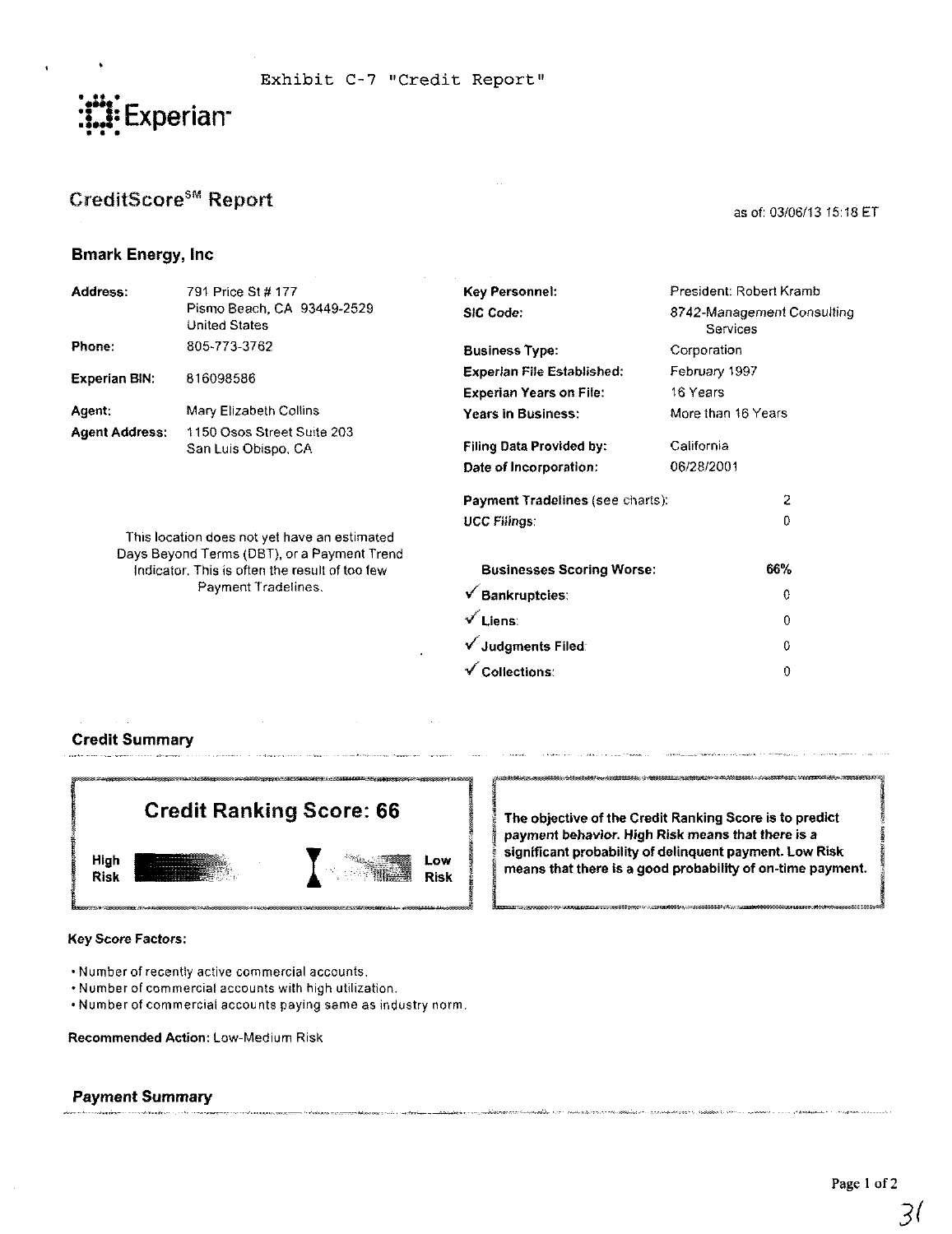Insufficient information to produce Monthly Payment Trends chart.

Insufficient information to produce Quarterly Payment Trends chart.



Insufficient information to produce Newly Reported Payment Trends chart.

Insufficient information to produce Combined Payment Trends chart.

Number of Accounts: 0 Present Balance: SO Highest Balance: SO

Number of Accounts: 1 Present Balance: \$100 Highest Balance: \$100

\* The information herein is furnished in confidence for your exclusive use for legitimate business purposes and shall not be reproduced. Neither Experian nor its sources or distributors warrant such information nor shall they be liable for your use or reliance upon it.

© 2013 Experian Information Solutions Inc.

Experian and the Experian marks herein are service marks or registered trademarks of Experian.

 $\sim$   $\sim$ 

32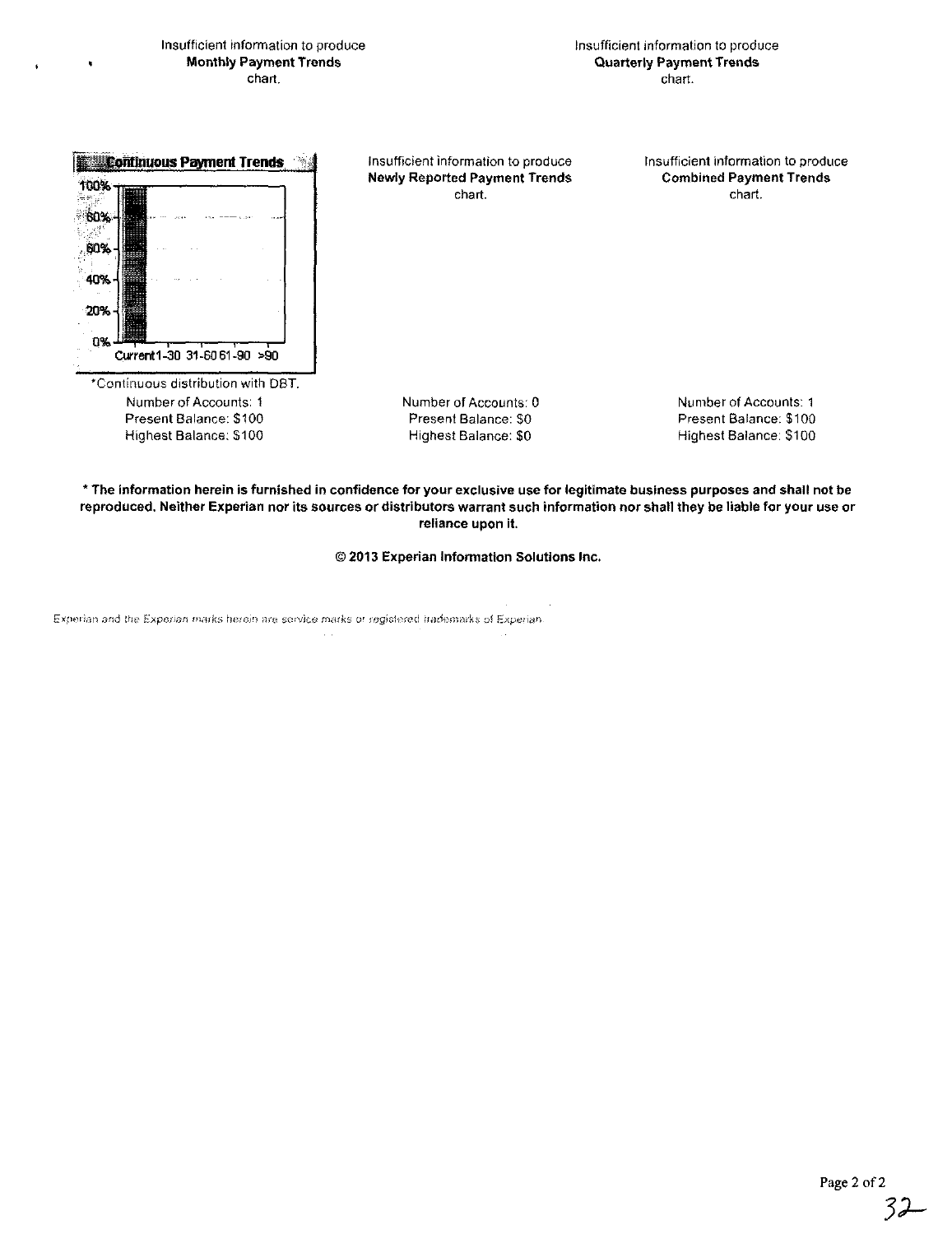Exhibit C-8 "Bankruptcy Information" , Exhibit C-9 "Merger Information"

None.

 $\hat{\textbf{v}}$ 

 $\bar{q}$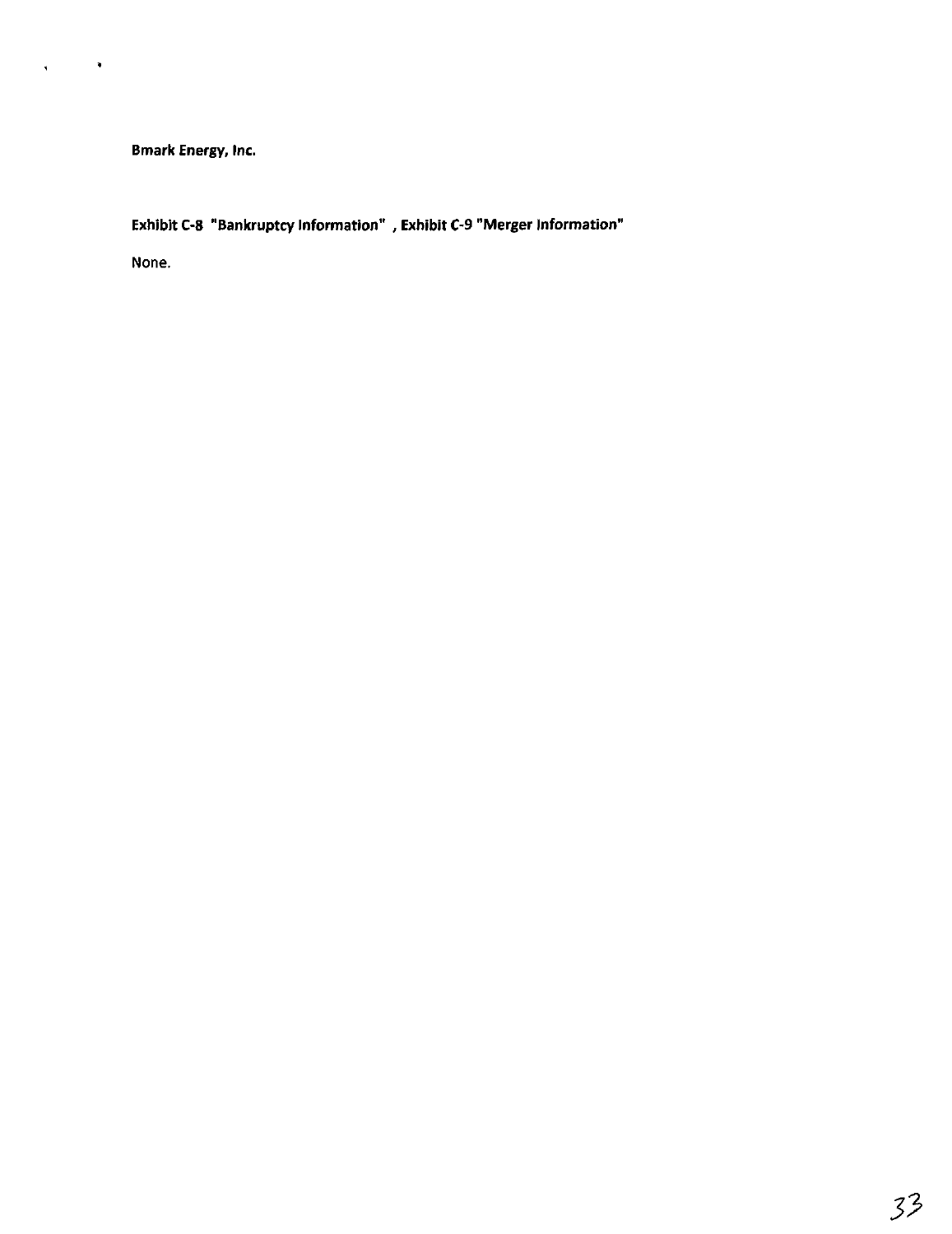$\sim$   $\sim$ 

Exhibit D-1 "Operations", D-2 "Operations Expertise", D-3 "Key Technical Personnel"

Bmark Energy consults with companies regarding their energy usage and buying opportunities but does not take physical possession or ownership of the electricity. Resumes attached.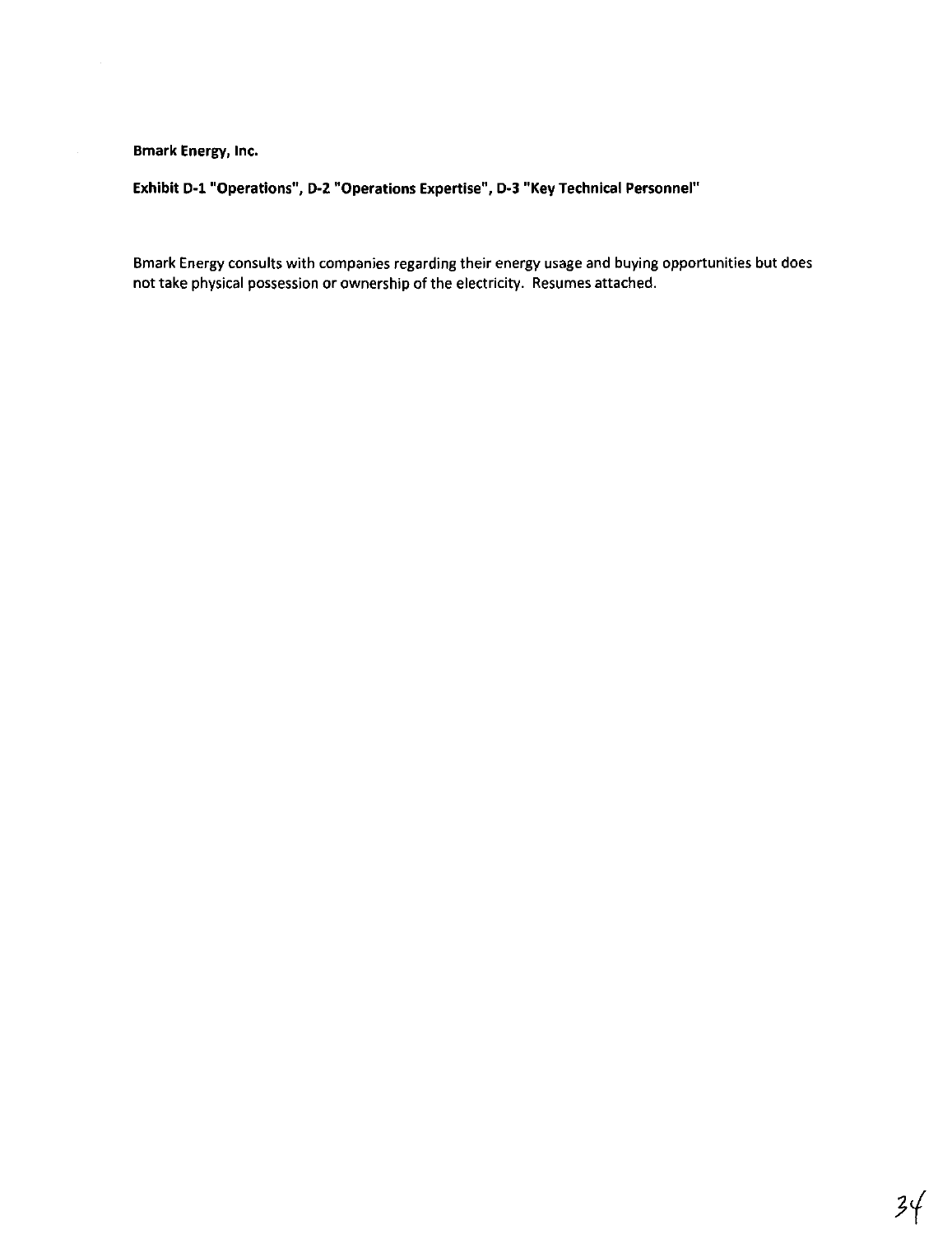$\sim$   $\sim$ 

Exhibit D-4 "FERC Power Marketer License Number "

 $\mathcal{L}^{\text{max}}_{\text{max}}$  ,  $\mathcal{L}^{\text{max}}_{\text{max}}$ 

N/A

 $\mathcal{L}^{\text{max}}_{\text{max}}$  and  $\mathcal{L}^{\text{max}}_{\text{max}}$ 

 $\mathbf{q} = \mathbf{q}^T \mathbf{q}$  ,  $\mathbf{q} = \mathbf{q}$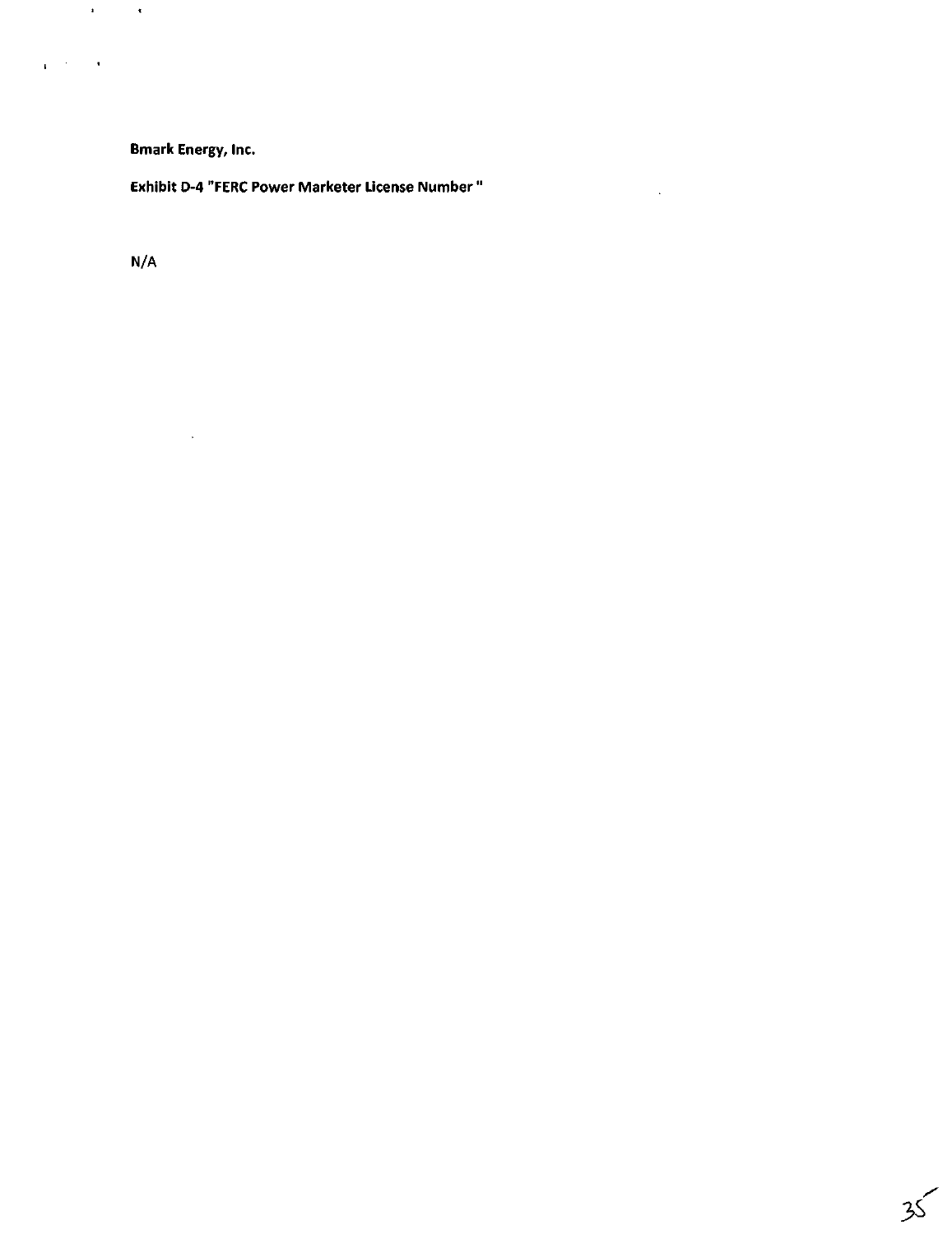$\mathcal{A}$ 

# Robert S. Kramb

861 Tulare St., Pismo Beach, CA 93449 791 Price St. #177, Pismo Beach, CA 93449 Phone: 805-773-3762 - Cell 805-441-2177 - email: robertk@bmarkenergy.com

## PROFESSIONAL EXPERIENCE

Bmark Energy Inc: 1993 to present

# President and Treasurer:

Daily activities involve interaction with utilities, energy analysts, energy suppliers, and end-use customers, with all efforts toward reducing company end-use consumption, energy purchase costs, and overall annual energy spend on electricity and natural gas.

# Areas of involvement:

Utility and supplier bill reviews as well as tracking meter and interval data. Complete review of existing utility tariffs as well as current supplier offers for both fixed and indexed rates for various terms. We also consult regarding energy market conditions and risk avoidance levels. Provide energy market updates to advise companies on future potential purchase opportunities.

# Deregulation Center:

We keep companies abreast of new deregulation activity in different states and utility service areas to alert them to new purchase and cost-saving opportunities.

# Southern California Gas Co. (Sempra)  $1981 - 1993$

#### Billing and Customer Service:

Worked with customers to ensure customer satisfaction on both the billing and service end of the utility. When deregulation began in 1993, it was time for another career.

#### PROFESSIONAL EXPERIENCE

- Member of Association of Energy Engineers
- Certified Energy Procurement Professional (certified designation)

# EDUCATION AND TRAINING

- National University Bachelor of Business Administration
- UCSB and Cal Poly SLO Undergraduate courses

36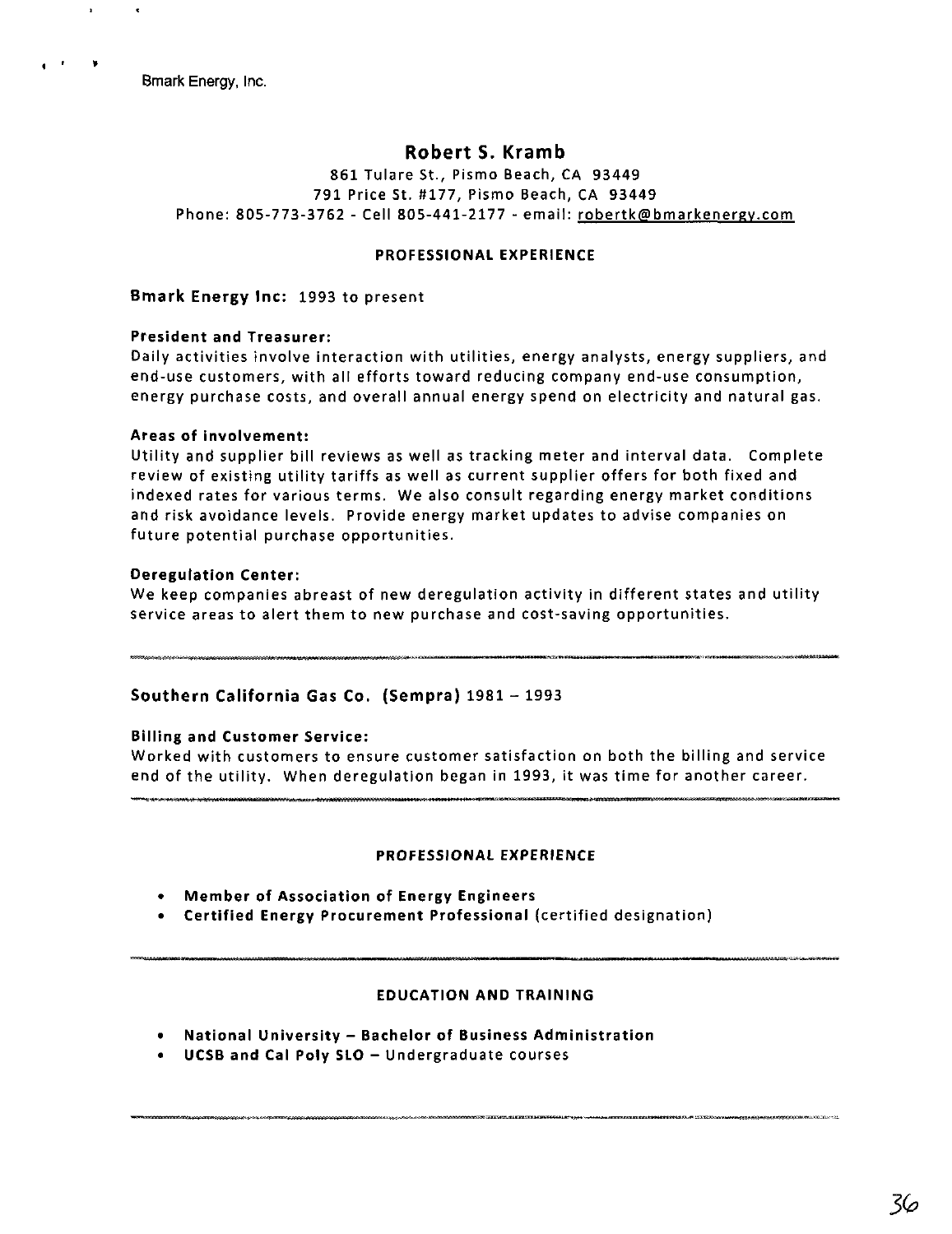$\mathbf{r}=\mathbf{r}$  .  $\bullet$ 

# ADDITIONAL COMMENTS AND REFERENCES

Bmark Energy currently consults with companies in almost every state whose energy markets (electricity and/or natural gas) are deregulated.

in most cases there are energy cost savings available by consuming less energy, by better measuring and managing energy, or by purchasing energy at lower rates.

We currently work with hospital groups in California; fast food chains in NY, NJ, FL; a pharmaceutical group with facilities in four states; a hotel group with facilities in six states; and a nationwide Feed/Chemical Terminal company located in numerous states.

Our practice always promotes the end-user's best interest . . . first.

 $\sim$ 

For further information please see our web site www.bmarkenergy.com.